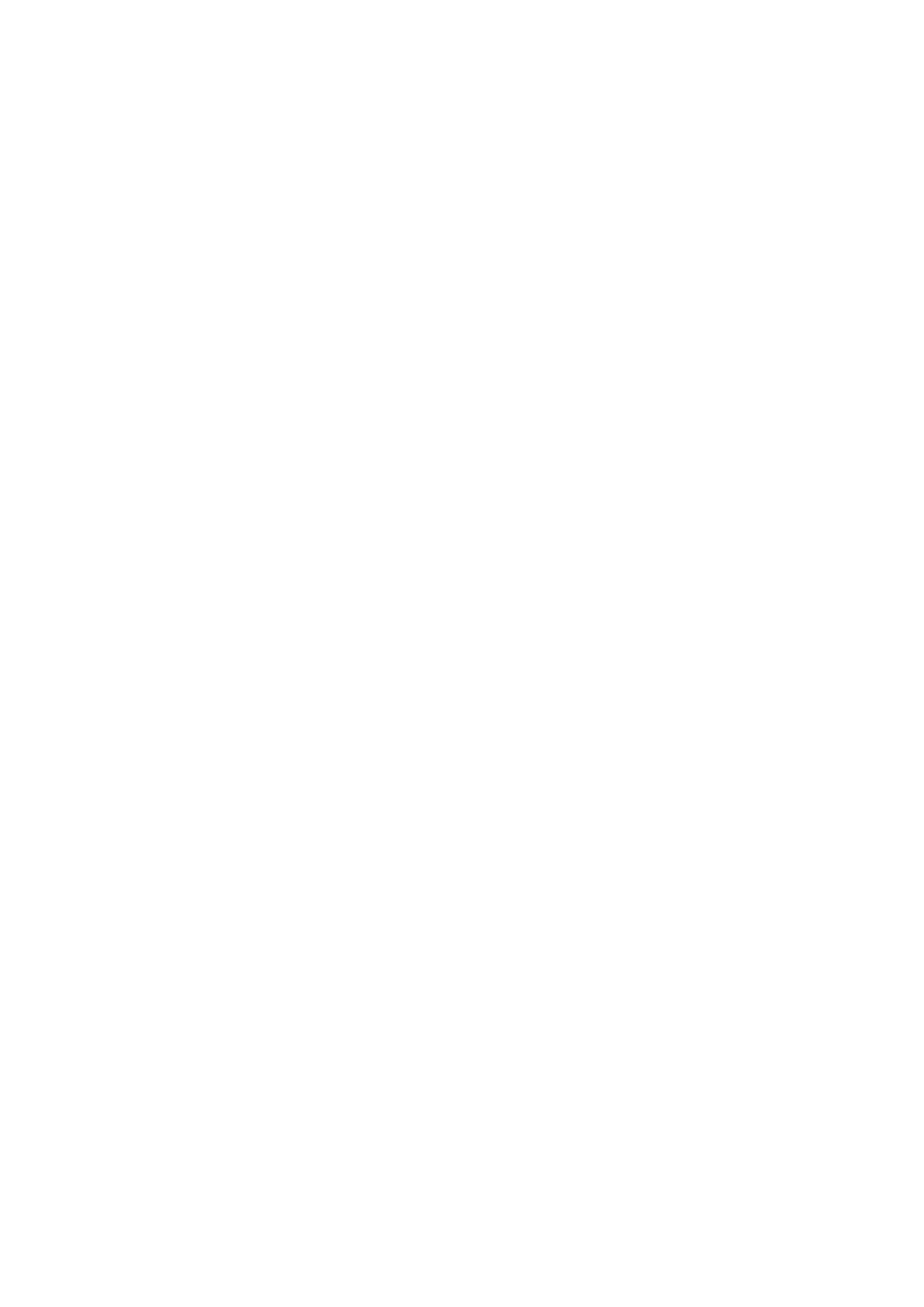

# **Table of contents**

| 2. Deficits and weaknesses of the MDG approach                                                                                             |
|--------------------------------------------------------------------------------------------------------------------------------------------|
| 3. The future of the MDGs: new indicators - new goals - new models. 6                                                                      |
| 4. Projects of »alternative« models and measures of well-being and development 9<br>4.2 How Nobel Prize Laureates measure social progress: |
| 5. Outlook                                                                                                                                 |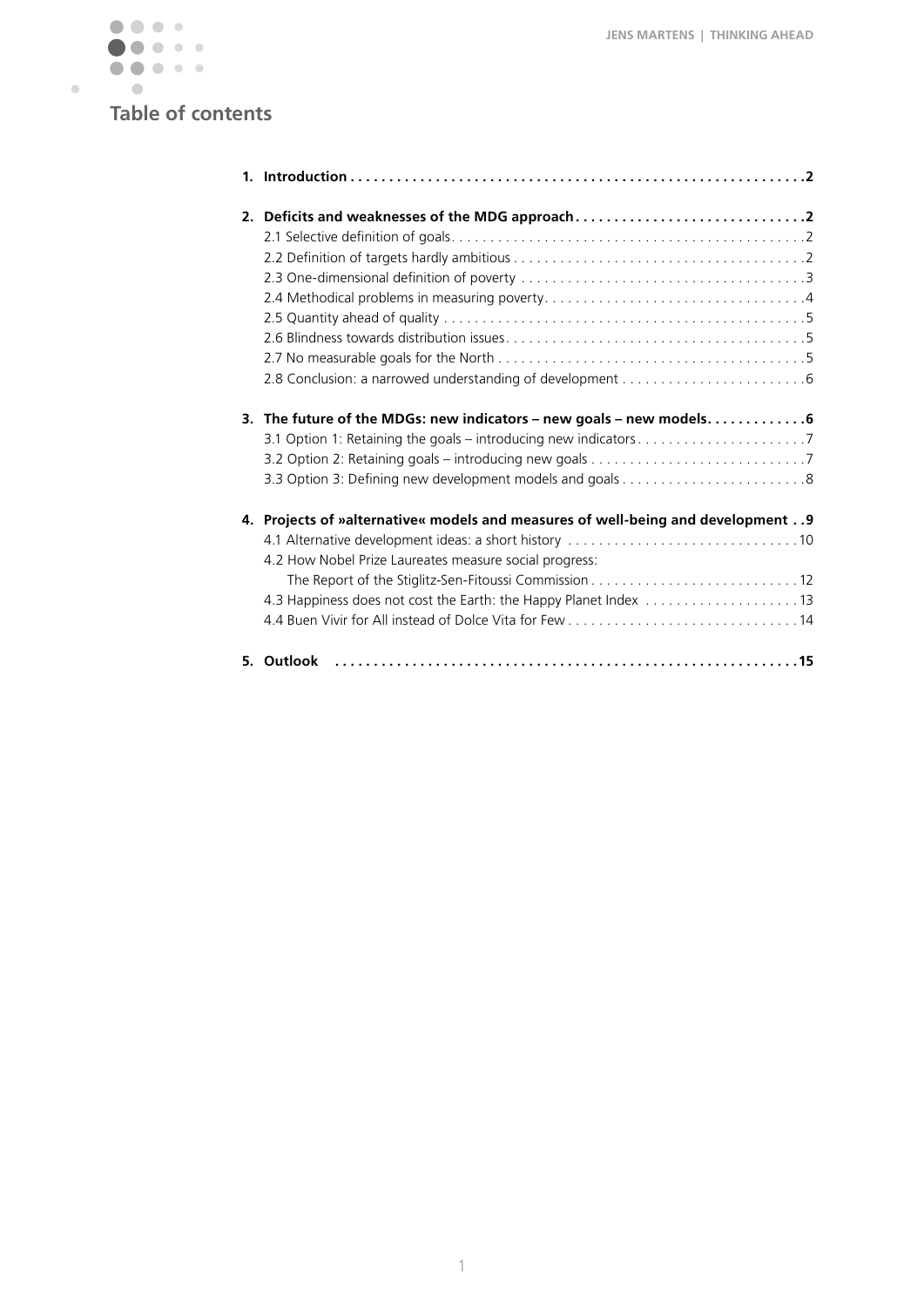

# 1. Introduction

Over the years since the Millennium Summit, the MDGs have proved to be an instrument of development policy that is both effective as publicity and suitable for campaigns. They are easy to understand and to communicate to a broader public. The civil society and UN campaigns on the MDGs have contributed to enhancing public awareness of the problems of poverty and hunger in the countries of the South – including not only those people especially concerned with development.

Under the guiding motto of the MDGs, the UN, IMF, World Bank and OECD have overcome inconsistencies among their diverging development concepts and strategies – or at least they have managed to cover them up.

Thanks to their unambiguous quantitative and timebound targets and the political commitments they entail, the MDGs provide a set of instruments to increase accountability of governments towards the people and check the effectiveness of their policies – in North and South.

However, the last ten years have also shown up the problems linked to focusing the development discourse on combating the most extreme forms of income poverty and hunger and providing basic social services for the population. The MDGs bear a number of weaknesses and deficits resulting in terms of both their conception and their implementing strategies. The discussion about the Post-2015 Development Agenda, i.e. about the question what the future of the MDGs is going to look like after the year 2015, will have to yield answers to these weaknesses and deficits.

# 2. Deficits and weaknesses of the MDG approach

### 2.1 Selective definition of goals

The eight general development goals with their 21 targets cover a mere fraction of the topics with which the governments dealt with at the development conferences of the 1990s. Neither do they reflect the range of topics addressed by the Millennium Declaration. Above all the latter's chapters on human rights, democracy and governance have not been given consideration in the MDG catalogue.

But partly, their choice has also been highly selective in those areas for which the governments defined concrete goals. For example, out of the goals of the UNESCO »Education for All« initiative and the World Education Forum in Dakar in 2000, only the goal of general primary school education was taken up in MDG 2, while regarding gender equality, all that is left in MDG 3 is eliminating the gender imbalance in primary and secondary schools, and MDG 7 reduces the wide range of topics of the Rio Conference, with its Agenda 21, to what appears to be a randomly cobbled together handful of targets.

This selective choice is also problematic because it could be pushing other objectives that are just as importance into the background, too. In the education sector, the consequence is that financial resources and political attention are being focused on the primary school sector, whereas the secondary schools as well as the training and further education of young adults are wantonly neglected. As a result, while the world-wide school enrolment rate has risen to 87 percent, the share of African children attending secondary schools after primary education is a mere 27 percent. In South and West Asia, it is 46 percent, and in the Arab countries 57 percent (UNESCO 2010, Charts 5 and 8). Instead of restricting targets to a selective development goal, education experts therefore call for a return to a holistic and comprehensive concept comprising all stages ranging from pre-school education to adult education and also considering qualitative aspects of education.

One of the main reasons for the MDGs being so selective is the lack of political consensus among governments, who were able to agree on general declarations of intent in many thematic fields, but not on measurable goals in combination with concrete timeframes. However, in some of the thematic areas (education, for example), such development goals going beyond the MDGs do exist that could be adopted in the MDG catalogue without any problem. The governments demonstrated that this is indeed possible in 2007, when, for example, they extended the list by targets in the field of reproductive health and the treatment of HIV/AIDS.

### 2.2 Definition of targets hardly ambitious

Most of the quantitative targets are not nearly as ambitious as some statements by governments and by the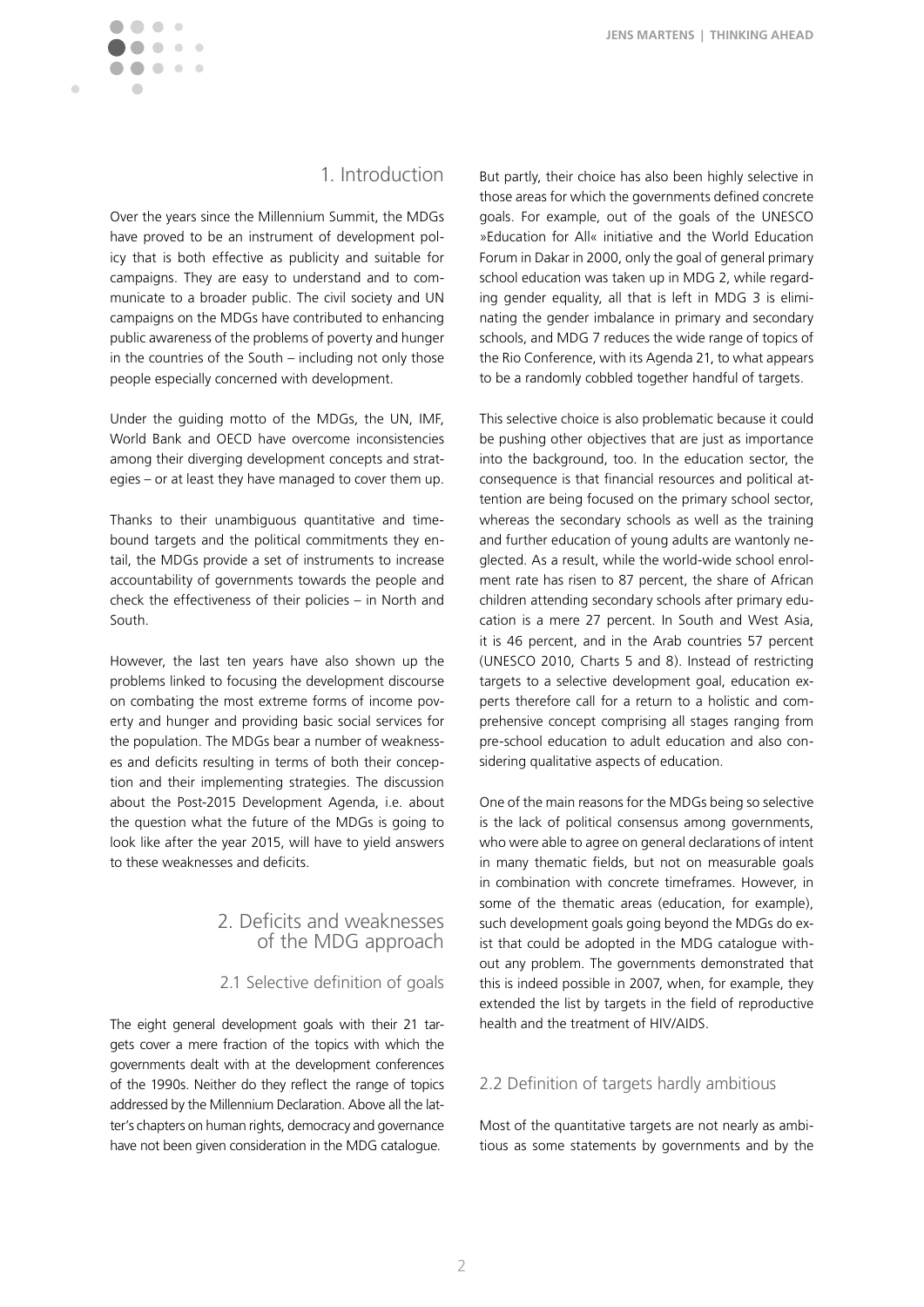$\blacksquare$ 

United Nations would have it. This applies in particular to halving the share of people whose income is less than 1.25 US dollars a day by 2015. For even if this goal is achieved, according to World Bank estimates, by 2015, more than a billion people will still be living in extreme poverty world-wide.

Many of the quantitative development goals in the UN resolutions of previous years went further and were to be achieved more quickly. Moreover, the period set for implementing the goals has been extended from 15 to 25 years by defining 1990 instead of 2000 as the baseline year for the calculations. But since the share of extremely poor people had already rapidly declined in China during the 1990s, the entire region of East Asia and the Pacific already reached the first Millennium Goal by 2000 – the year in which the governments had just defined it in the Millennium Declaration.

The governments have also watered down furtherreaching development goals with the subtle trick of reducing shares instead of absolute numbers in the MDG context. For example, at the World Food Summit in Rome in 1996, they had pledged to halve the **number** of undernourished people compared to the level then (823 million) by 2015 at the latest. This meant bringing the number of people suffering from hunger down to 412 million. Four years later, in the Millennium Declaration, the governments agreed to reduce not the number but the **share** of people suffering from hunger by half. In practice, this slight change in phrasing means that in 2015, the governments will be politically accepting 170 million people more suffering from hunger. For given population growth, a halved share of people suffering from hunger in 2015 still means an estimated 582 million people. This argument continues to hold in spite of the number of people suffering from hunger owing to the global economic and food crisis having risen to an all-time high of more than a billion people in 2009.

## 2.3 One-dimensional definition of poverty

The MDGs above all define poverty as income poverty. At the World Social Summit in 1995, the governments had already got beyond this. According to the programme of action of this summit, poverty has *»various manifestations, including lack of income and productive resources sufficient to ensure sustainable livelihoods;*  *hunger and malnutrition; ill health; limited or lack of access to education and other basic services; increased morbidity and mortality from illness; homelessness and inadequate housing; unsafe environments; and social discrimination and exclusion. It is also characterized by a lack of participation in decision-making and in civil, social and cultural life.« (*UN 1995, para. 19)

At the time, the governments were applying a broad definition of poverty guided by the concept of Amartya Sen. According to him poverty had to be understood as *»the deprivation of basic capabilities rather than merely as lowness of incomes.«1*

In 2001, the OECD was already following Amartya Sen's concept in its guidelines on combating poverty, too. It refers to five dimensions of poverty and well-being only two of which, the dimensions of economic and human capabilities, are covered by the MDGs (Diagram 1; OECD 2001: 39).

#### **Diagram 1: Dimensions of Poverty and Well-being**



Source: OECD 2001: 39.

However, if poverty is above all understood as income poverty, then the recipes to reduce poverty will often focus on the monetary level. It is for this reason that economists like Jeffrey Sachs advocate an enormous inflow of foreign capital into the poorer countries in order to jumpstart economic growth. In contrast, structural is-

<sup>1.</sup> Quoted in Social Watch 2005: 14.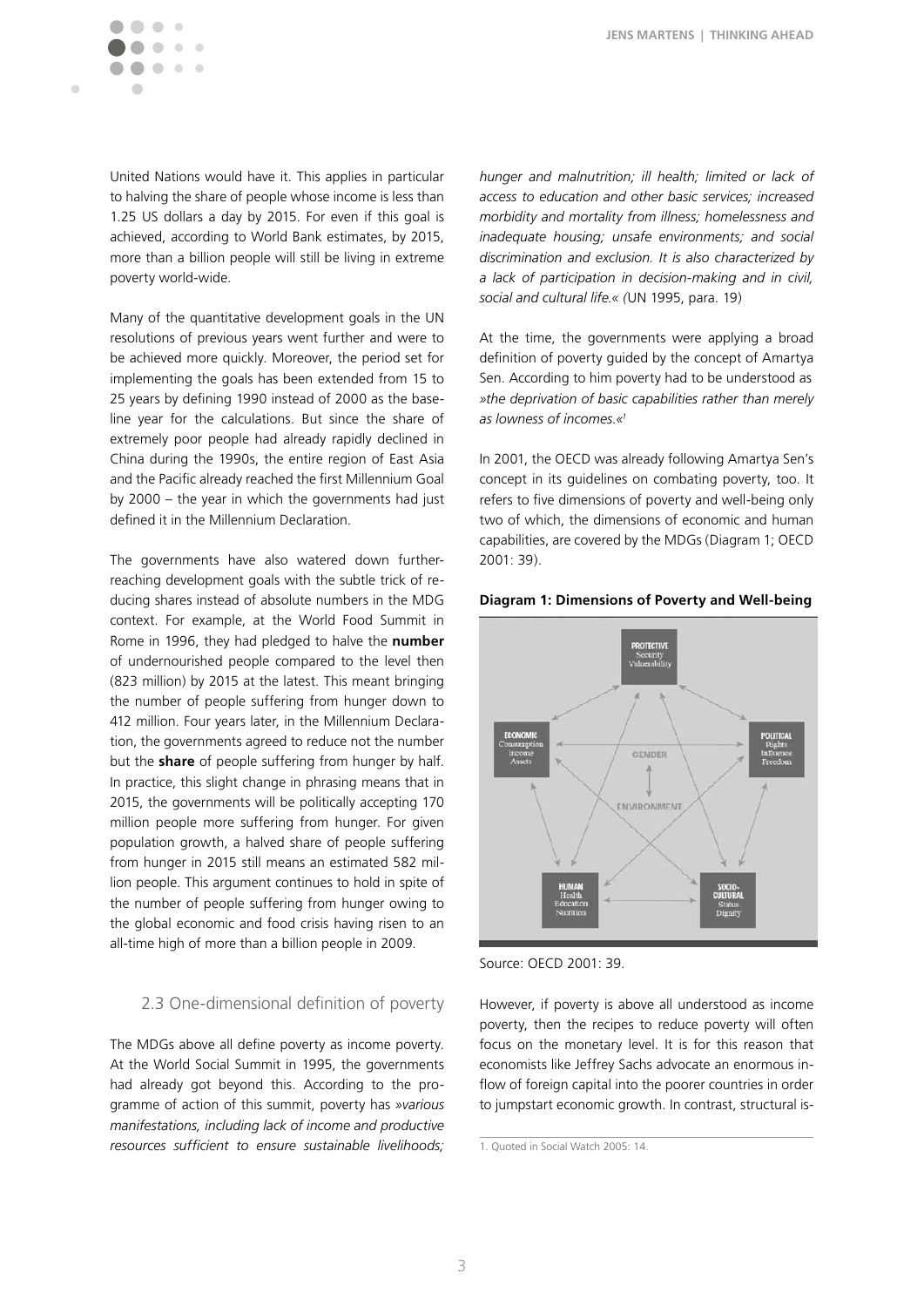sues like the unequal distribution of assets, landed property and political power in these countries as well as the economic and geopolitical framework conditions remain largely eclipsed for many protagonists of a development approach based on modernisation theory. However, an incomplete diagnosis of a problem will inevitably result in the wrong political recipes and tend to be an obstacle to any lasting solution to the problems.

 $\begin{array}{ccc} \bullet & \bullet & \bullet \\ \bullet & \bullet & \bullet \end{array}$  $\begin{array}{c} \begin{array}{c} \begin{array}{c} \end{array} \end{array} \end{array}$  $\bullet$   $\bullet$ 

 $\bullet\bullet\bullet$ 

 $\sqrt{2}$ 

Ċ

In its Report on the World Social Situation 2010, the United Nations questions in principle a definition of poverty that has been reduced to economic indicators and calls for a significantly more comprehensive approach: *»There is more to poverty than just insufficient income. In fact, a higher proportion of the populations of most countries would be perceived as living in poverty if other aspects of deprivation were taken into account. This calls into serious question the usefulness of approaches to poverty reduction that focus on »poor people« identified by the dollar-a-day measurement. A more encompassing approach should be adopted towards provision of essential social services such as basic health care and primary education, safe water and sanitation, and basic social protection.«* (UN 2009: 154)

### 2.4 Methodical problems in measuring poverty

A further weakness of the MDGs is the unsolved problems in measuring poverty. The original indicator of extreme poverty (per capita income of less than one US dollar a day) may have been excellent to communicate, but its level as a threshold value for extreme poverty proved to by far too low for many regions of the world. As a consequence, in its revised poverty estimates of August 2008, the World Bank put the threshold for extreme poverty at 1.25 US dollars (Chen/Ravallion 2008). Thus the official number of people in extreme poverty rose overnight, by 500 million to about 1.4 billion people. In its poverty estimates for 16 Asian countries, the Asian Development Bank even sets an average threshold value of 1.35 US dollars (Asian Development Bank 2008).

Scholars such as Sanjay G. Reddy and Thomas W. Pogge of New York's Columbia University have voiced general criticism of the poverty measure applied by the World Bank. One of the aspects they question is the World Bank's practice of expressing the reference value for ex-

treme poverty in purchasing power parities (PPP). This is intended to make the national data comparable. Theoretically, with one PPP dollar the same amount of goods and services can be bought in every country of the world. However, the definition of the purchasing power parities is based on international baskets of goods that have little to do with what the poor consume. For there is only low demand among the poor for the services referred to for the baskets, which are often very cheap in the developing countries (e.g. domestic help). Their consumption is focused on staple foods traded world-wide (rice, grain, etc.) the prices of which differ comparatively little between rich and poor countries.

Pogge and Reddy summarise their criticism of the World Bank approach on poverty in the following three points: *»The first is that the Bank uses an arbitrary international poverty line that is not adequately anchored in any specification of the real requirements of human beings. The second problem is that it employs a concept of purchasing power ›equivalence‹ that is neither well defined nor appropriate for poverty assessment. These difficulties are inherent in the Bank's ›money-metric‹ approach and cannot be credibly overcome without dispensing with this approach altogether. The third problem is that the Bank extrapolates incorrectly from limited data and thereby creates an appearance of precision that masks the high probable error of its estimates. It is difficult to judge the nature and extent of the errors in global poverty estimates that arise from these three flaws. (…) however, (…) there is some reason to believe that the Bank's approach may have led it to understate the extent of global income poverty and to infer without adequate justification that global income poverty has steeply declined in the recent period.«* (Pogge/Reddy 2005: 2)

Measuring poverty is indeed complicated by a lack of accurate statistics. In several countries, reliable data is neither available on the number of people suffering from hunger nor on maternal mortality, the spread of HIV or the number of people dying of malaria each year. According to World Bank statements, there are not even any reliable statistics on the development of income poverty in 78 out of 149 developing countries and emerging economies, and thus in more than 50 percent of these countries (World Bank 2008: 22).

Governments and international organisations are fully aware of this deficit. For some years, they have been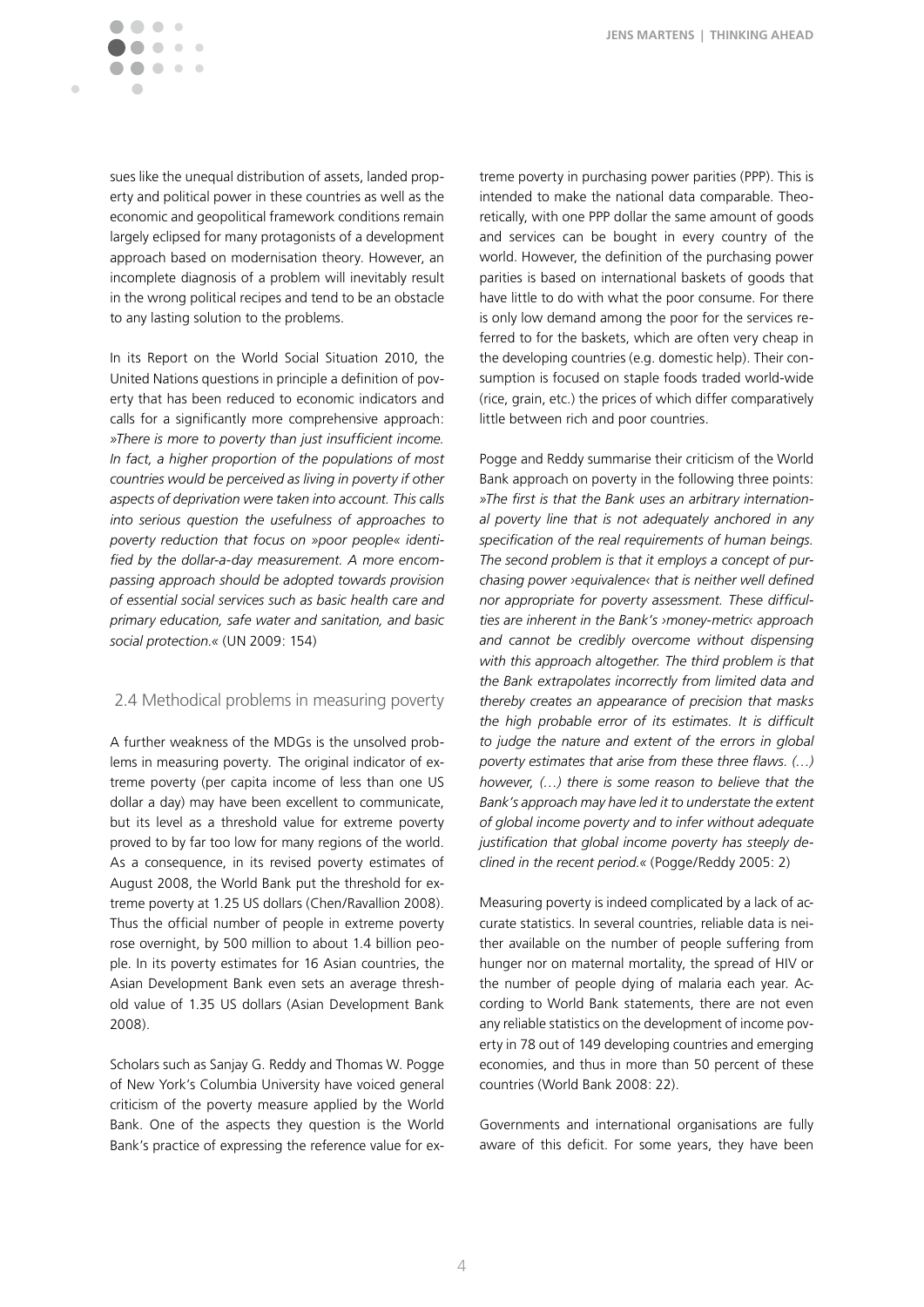

seeking to improve capacities to establish economic and social data in the developing countries. In 2004, they adopted the *Marrakech Action Plan for Statistics (MAPS)*  for this purpose, and in the following years, National Strategies for the Development of Statistics were created in more than 100 countries – at least one positive sideeffect of the MDG Process.

# 2.5 Quantity ahead of quality

The MDGs and their indicators concentrate on quantitative targets and ignore qualitative aspects to a large degree. Thus they may be suggesting progress that, when a closer look is taken, has not really been made. This applies not only to the goals of reducing income poverty and hunger.

MDG 2, aimed at establishing universal primary school education for all children by 2015, is one example of this. While higher school enrolment rates are no doubt desirable, they say nothing about the quality and the results of lessons. Surveys show that in many countries of the South, there is a considerable discrepancy between the share of children who enrol and the share of children graduating from primary schools who can actually read and write. If the number of well-trained teachers does not increase by at least the same volume as the number of schoolchildren, this will result in overcrowded classrooms in which the children are at best cared for but not sustainably educated. This would have to be considered in any future set of MDG indicators.

The same applies to MDGs 4 and 5 on the reduction of child and maternal mortalities. While quantitative targets for reducing mortality rates no doubt make sense, these targets give no indication of the living quality of mothers and children or their risk of contracting diseases or suffering other possible damage to health.

#### 2.6 Blindness towards distribution issues

The distribution of income, land and assets in a society does not play any role within the MDG catalogue. Only among the indicators of MDG 1 are there two (poverty gap ratio and the poorest fifth's share of national consumption) referring to distribution aspects.

By no means, however, do reducing poverty and inequality go hand in hand. According to the World Bank, since the 1980s the unequal distribution of income (measured by the Gini coefficient) had risen in several countries (World Bank 2008: 35, 40). Out of the 59 countries that figures were available for, 42 had recorded an increase in unequal distribution. Only in 15 countries had the wealth gap between poor and rich become smaller. Social disparities had grown in particular in China and India, in which the share of people living in extreme poverty had significantly dropped.

In its Report on the World Social Situation 2010 the United Nations stresses the central importance that the distribution of income and assets has in overcoming poverty. The greater the extent of inequality and exclusion in a society, the less the poor will benefit from higher economic growth rates. The UN concludes: *»A high premium must be placed on interventions that correct inequalities in the initial distributions of assets, including human resources, in an egalitarian manner in order to foster more inclusive growth.«* (UN 2009: 154)

## 2.7 No measurable goals for the North

One key weakness of the MDG catalogue is its imbalance between the goals and commitments for the countries of the South and the North. Wherever the Millennium Goals contain precise prescriptions referring to quantity and timeframes, they relate almost exclusively to sectoral development processes in the South (education, health, etc.). Thus the main responsibility for achieving these goals is assigned to the governments of the South. In contrast, the specific responsibility of the North for the achievement of these goals is only vaguely referred to in Goal 8.

For example, the commitment of the developing countries to halve the number of people suffering from hunger by 2015 is clearly referred to; an equivalent commitment on the part of the industrialised countries to make their necessary contribution to this (providing the finance required, eliminating agricultural export subsidies, etc.) lacks.

The richer countries have entered a number of unilateral commitments over the last few years that are linked to measurable timebound targets. The most prominent ex-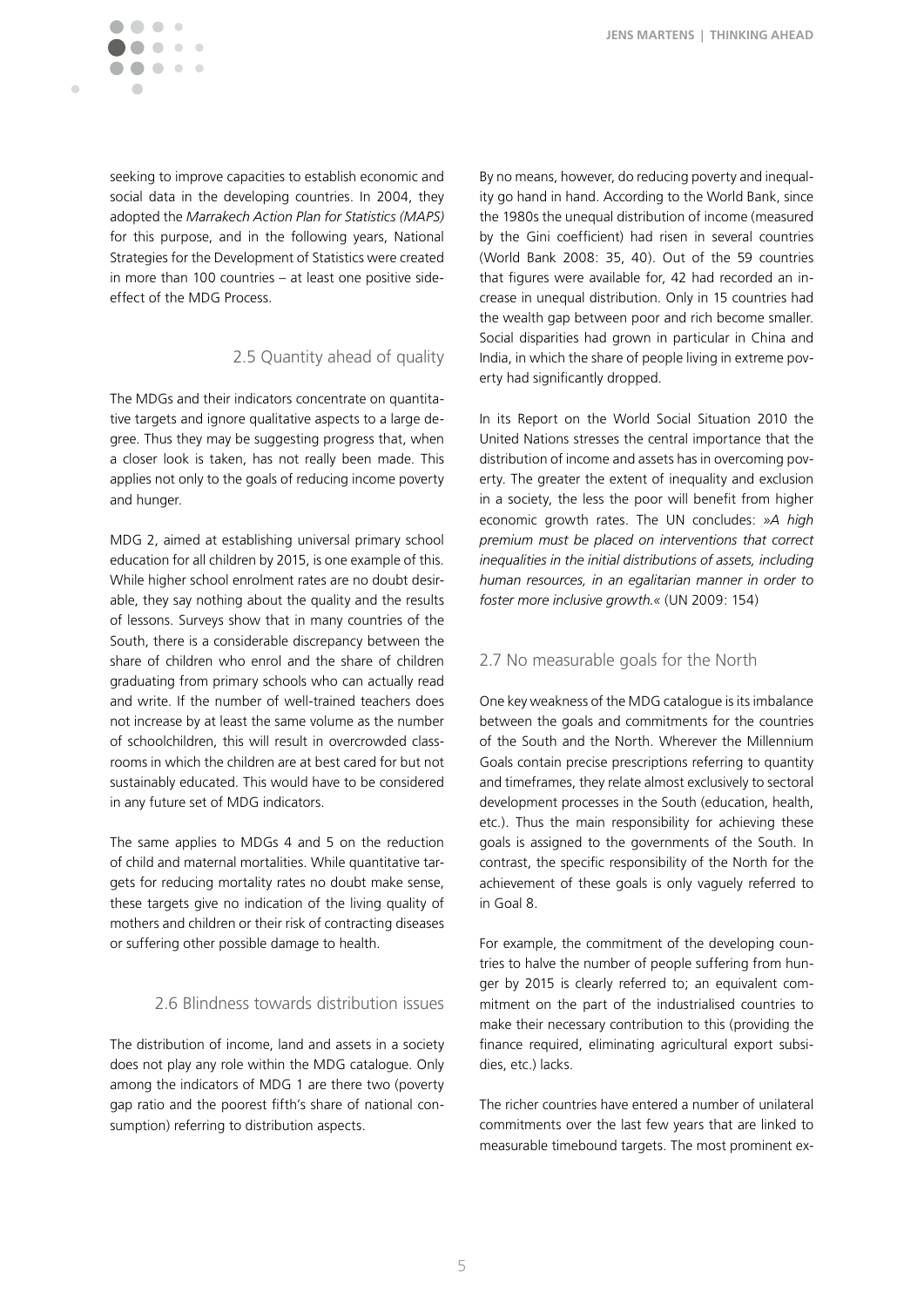ample here is the EU's timetable of 2005 to raise average ODA among its members to 0.56 percent of GNI by 2010 and 0.7 percent of GNI by 2015. So far, however, these goals have not been officially included in the MDGs.

The double standards in assigning responsibilities have caused some politicians and civil society representatives from the South to continue to view the MDGs as a product of the rich donors with which the latter are diverting attention from their being mainly responsible for the international framework conditions of poverty eradication and development.

## 2.8 Conclusion: a narrowed understanding of development

Reducing the development discourse to a small number of quantitative goals and targets especially in the field of poverty eradication and basic social services, bears the danger of a political abandonment of more comprehensive development approaches. For de facto, structural framework conditions are touched just as little by the goals as the environmental dimension of development. While MDG 7 does have the topic of »environmental sustainability«, the corresponding targets and indicators give the impression of a randomly cobbled together conglomeration and do not reflect a holistic sustainability approach such as the one that the 1992 Rio Declaration was based on. In the Final Document of the UN Conference on Environment and Development, the then governments stressed not only the interdependence of the economic, environmental and social dimensions of development but also the special responsibility that the industrialised countries bear and the need for changes in the consumption and production patterns in these countries. The MDGs no longer make any mention of this.

The MDGs do not take into account that the lifestyle of the people in the North, with its impacts on climate change and biodiversity, has grave consequences for the survival and living conditions of the people in the South. And yet it is those people living just above or below the poverty line who are particularly vulnerable to the impacts of climate change. In spite of this, the MDGs contain no binding targets for the reduction of emissions that harm the climate, especially  $\mathsf{CO}_{2}$ , and for an increased use of renewable energies.

*Gender* aspects are given too little attention in the MDG discourse as well. Although the third Millennium Goal is to »Promote Gender Equality«, the targets deduced from it do not adequately reflect the complex problems of discrimination and social exclusion of women – in spite of a later supplement to the MDG list containing universal access to reproductive health.

The shortcomings of the MDGs are related to the failure of the dominant model of development and economic progress that is oriented on a modernization approach, that is blind to environmental and human rights aspects, that confuses economic growth with progress in society, and that regards poverty as a primarily technical challenge in which categories of inequality and social justice are neglected.

Against this background, more and more voices in the debate over the future of the MDGs are calling for a general review of the predominant development paradigm and the measures of well-being and social progress linked to it. The United Nations, too, in its Report on the World Social Situation 2010 demands: *»It is time to open up a discourse on poverty reduction that centers on inclusive development and the ending of social exclusion. This requires focusing on the development process as one of structural change and transformation.«* (UN 2009: 156)

# 3. The future of the MDGs: new indicators – new goals – new models

With the 2010 MDG Summit, the discussions on the future of the MDGs and the development agenda after 2015 have gathered momentum. Politics, science and civil society now have five years' time to deliberate whether the pursuit of goals that have not been achieved should be continued after 2015 or alternative goals should be defined – and if so, which ones. Or will the phase of internationally agreed development goals and action programmes soon be a thing of the past, just like the era of socialist five-year plans?

Basically, there are three options for the future of the MDGs: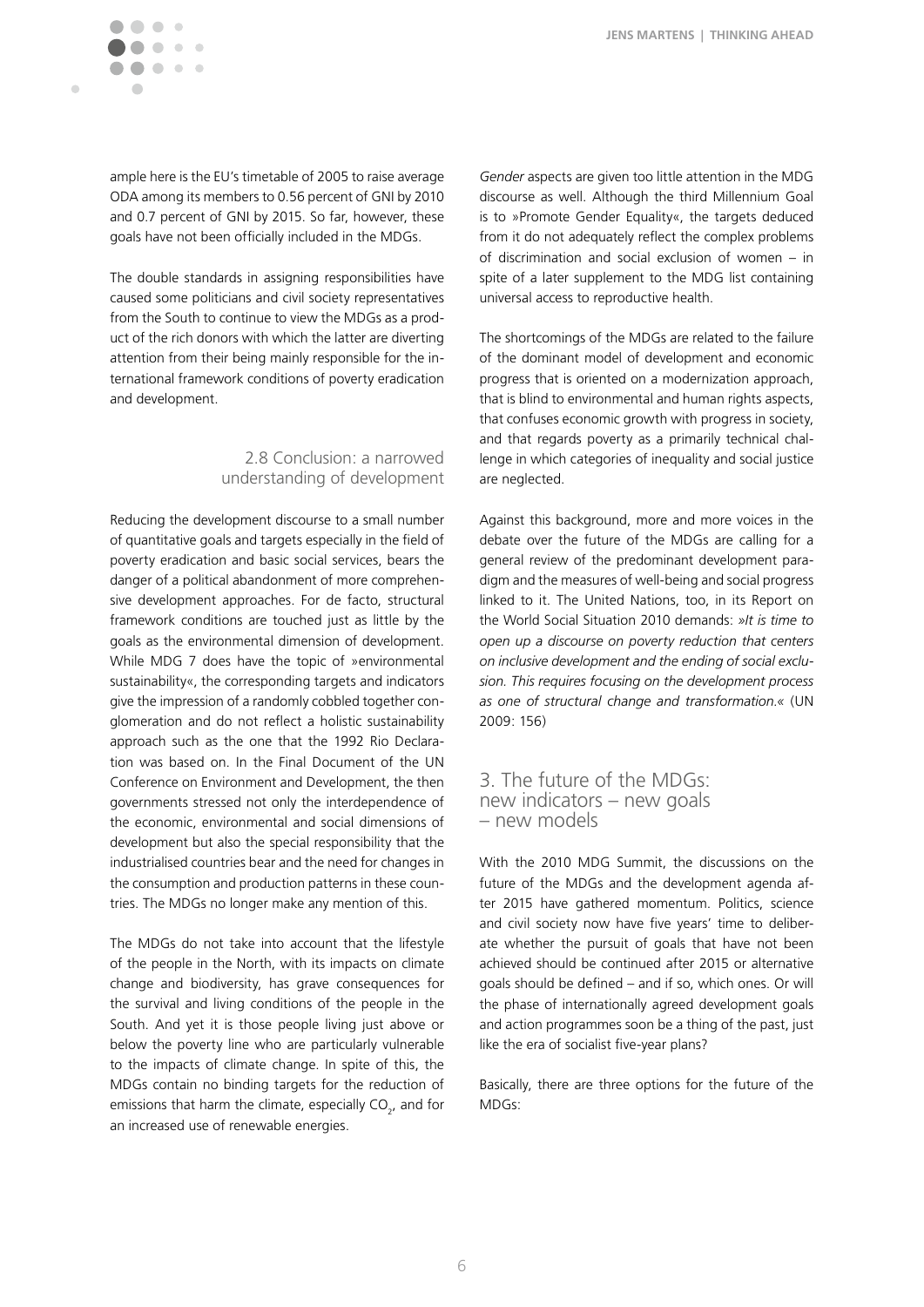

 $\blacksquare$ 

## 3.1 Option 1: Retaining the goals – introducing new indicators

*»The future of the MDGs are the MDGs,«* says Eveline Herfkens, former Executive Co-ordinator of the UN Millennium Campaign.<sup>2</sup> The fact that the percentage of people suffering from hunger in the world may not have been halved or that attempts to lower the infant and maternal mortality rate may not have been successful by 2015 cannot be a reason to abandon these goals. They will also stay relevant after 2015. For the governments, this would mean retaining the goals and extending the deadline for their implementation by another ten or 15 years.

New goals would not be adopted in the MDG catalogue in order not to jeopardise its straightforwardness and hence its suitability for the media and political communicability. However, it would make sense to supplement the 60 indicators with which the implementation of the MDGs has so far been measured with more meaningful indicators. For example, MDG 1 could contain an additional indicator measuring income distribution in a country (e.g. the Gini coefficient). Gender equality (MDG 3) could be achieved by a detailed set of indicators in the manner that it is summarised, for example, in the Gender Equity Index of Social Watch.<sup>3</sup> For MDG 7 (ensuring environmental sustainability), the governments could draw on the long-standing experience of the UN Commission for Sustainable Development (CSD), whose Secretariat published a list of 96 sustainability indicators including a detailed methodology for applying them in 2007.4

# 3.2 Option 2: Retaining goals – introducing new goals

The core set of MDGs in the area of poverty reduction and social development will continue to be of relevance after 2015. But it would be supplemented by additional goals or targets filling gaps in the existing MDG catalogue and putting the relevance of the goals to human rights into concrete terms.

For example, MDG 1 could be supplemented with the additional target of a *Global Social Protection Floor*. 5 In accordance with the four cornerstones of this concept, the achievement of this goal could be measured with indicators such as the following four:

- n Share of the population with affordable access to essential public health care.
- Percentage of children with guaranteed access to income or subsistence security, including access to nutrition, education and care.
- $\blacksquare$  Percentage of persons in old age or with disabilities who receive a guaranteed basic pension.
- **n** Share of working-age poor, under- and unemployed with guaranteed public income support.

MDG 2 could be supplemented by the targets of the »Education for All« Campaign of the UNESCO, out of the six goals of which just two are so far contained in the MDG catalogue (primary education for all children and elimination of gender disparities). The six goals are:<sup>6</sup>

#### **Goal 1**

Expanding and improving comprehensive early childhood care and education, especially for the most vulnerable and disadvantaged children

#### **Goal 2**

Ensuring that by 2015 all children, particularly girls, children in difficult circumstances and those belonging to ethnic minorities, have access to, and complete, free and compulsory primary education of good quality.

#### **Goal 3**

Ensuring that the learning needs of all young people and adults are met through equitable access to appropriate learning and life-skills programmes

#### **Goal 4**

Achieving a 50 per cent improvement in levels of adult literacy by 2015, especially for women, and equitable access to basic and continuing education for all adults.

<sup>2.</sup> Herfkens in a speech on the occasion of the International Conference ... Beyond Crisis - The Future of Global Order(s)" in Bonn on the 2nd July  $2010$ .

<sup>3.</sup> Cfl. www.socialwatch.org/taxonomy/term/527 (last accessed on 24.11.2010).

<sup>4.</sup> Cf. UN (2007) and the UN website on sustainability indicators www. un.org/esa/dsd/dsd\_aofw\_ind/ind\_csdindi.shtml (last accessed on 24.11.2010).

<sup>5.</sup> Cf. on this e.g. Ehmke/Skaletz 2009: 5

<sup>6.</sup> Cf. www.unesco.org/en/efa/efa-goals (last accessed on 24.11.2010)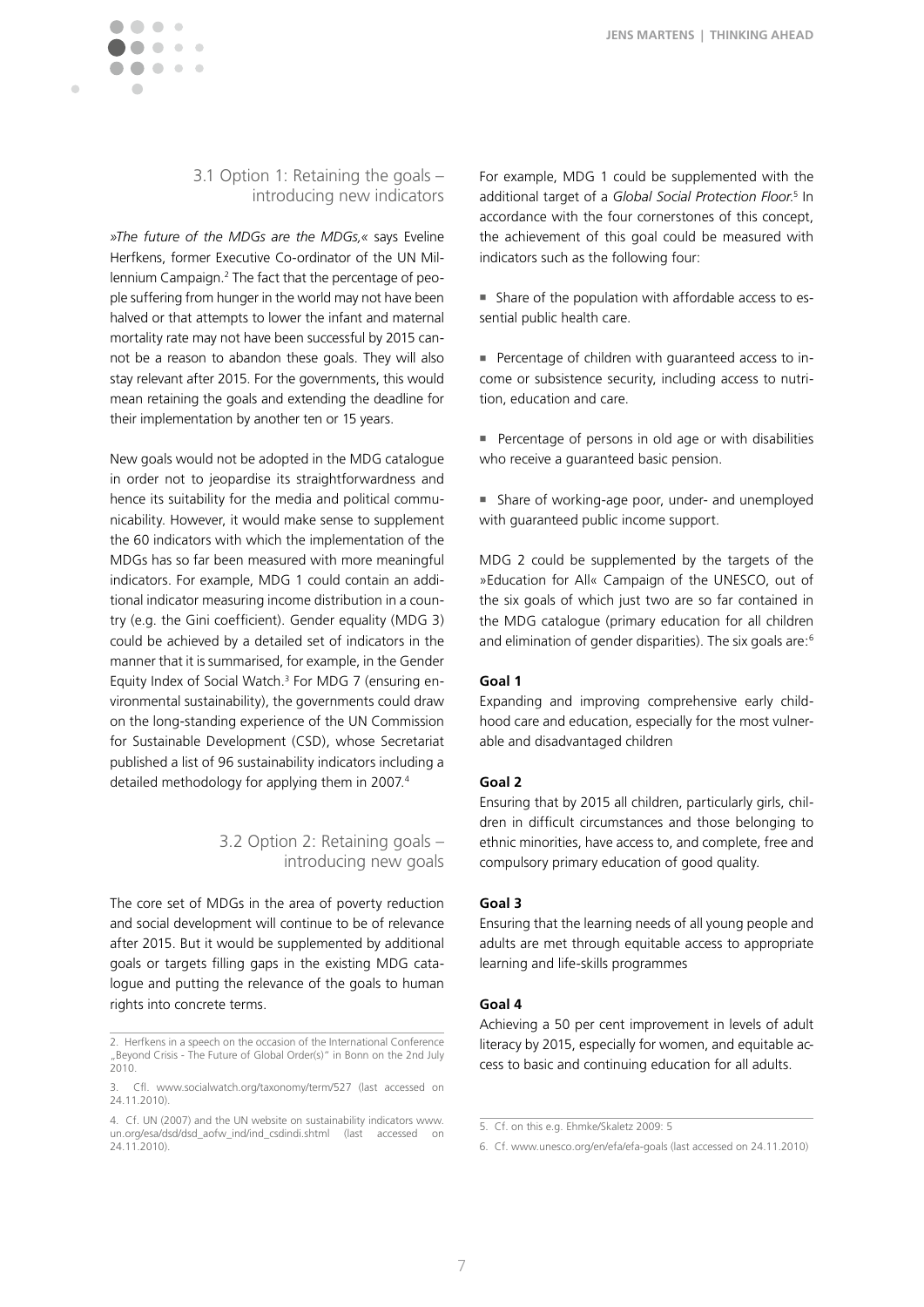### **Goal 5**

Eliminating gender disparities in primary and secondary education by 2005, and achieving gender equality in education by 2015, with a focus on ensuring girls' full and equal access to and achievement in basic education of good quality.

#### **Goal 6**

Improving all aspects of the quality of education and ensuring excellence of all so that recognized and measurable learning outcomes are achieved by all, especially in literacy, numeracy and essential life skills.

In an initial step, the goal of gender equality (MDG 3) could be supplemented with targets that have already been adopted and, if necessary, be extended by indicators and deadlines. These include in particular the following targets agreed at the 2005 Summit:7

■ Guaranteeing the free and equal right of women to own and inherit property and ensuring secure tenure of property and housing by women.

■ Promoting women's equal access to labour markets, sustainable employment and adequate labour protection.

■ Ensuring equal access of women to productive assets and resources, including land, credit and technology.

Eliminating all forms of discrimination and violence against women and the girl child, including by ending impunity and by ensuring the protection of civilians, in particular women and the girl child, during and after armed conflicts in accordance with the obligations of States under international humanitarian law and international human rights law.

**Promoting increased representation of women in** Government decision-making Bodies, including through ensuring their equal opportunity to participate fully in the political process.

There is a particular need to review the environmental targets under MDG 7. As yet, it completely lacks targets in the area of combating global warming and the use of renewable energies. This is why targets with a fixed

schedule should be adopted on reducing the per capita emissions of greenhouse gases, in particular carbon dioxide, and on increasing the share of renewable energies in a country's total energy consumption. The details of these targets are going to depend on the outcome of climate negotiations on a Post-Kyoto Agreement and the UN Conference on Sustainable Development in Rio 2012. For it would not make sense to develop separate environmental MDGs independently of these processes. But since these goals, unlike MDGs 1-6, do not primarily concentrate on development processes in the South, the question arises whether they should merely provide an extension to the existing MDG catalogue. As an alternative, in parallel to the MDGs, the governments could agree a new set of Global Development Goals (GDGs) that would apply to all countries equally. GDGs could cover the entire spectrum of Global Public Goods (GPGs). In the area of the *global commons*, these include, alongside the protection of the Earth's atmosphere and the climate, the conservation of biodiversity, the forests and the seas.

Finally, when extending the MDG catalogue, the governments could also respond to the weaknesses of MDG 8 and adopt measurable targets with a fixed schedule for the rich countries. After 2015 too, this will probably above all apply to the development of the international trade and finance system, public funding of development and foreign indebtedness.

Which concrete targets the governments are to agree in 2015 will depend on to what degree they have fulfilled the commitments they previously made – and what then remains to be done. For up to 2015, for example, the EU timetable to raise ODA to 0.7 of GNI is to be fulfilled; already by the end of 2013, the industrialised countries promised to have abolished their agricultural export subsidies in the context of the Doha Round; and already by the end of 2010, the targets of the Paris Declaration on Aid Effectiveness are to have been fulfilled.

# 3.3 Option 3: Defining new development models and goals

With their restricted focus on extreme poverty and basic social services, the MDGs reflect the smallest common denominator in development that was possible at international level ten years ago. They meant a retrograde

<sup>7.</sup> Cf. UN Doc. A/RES/60/1, para. 58.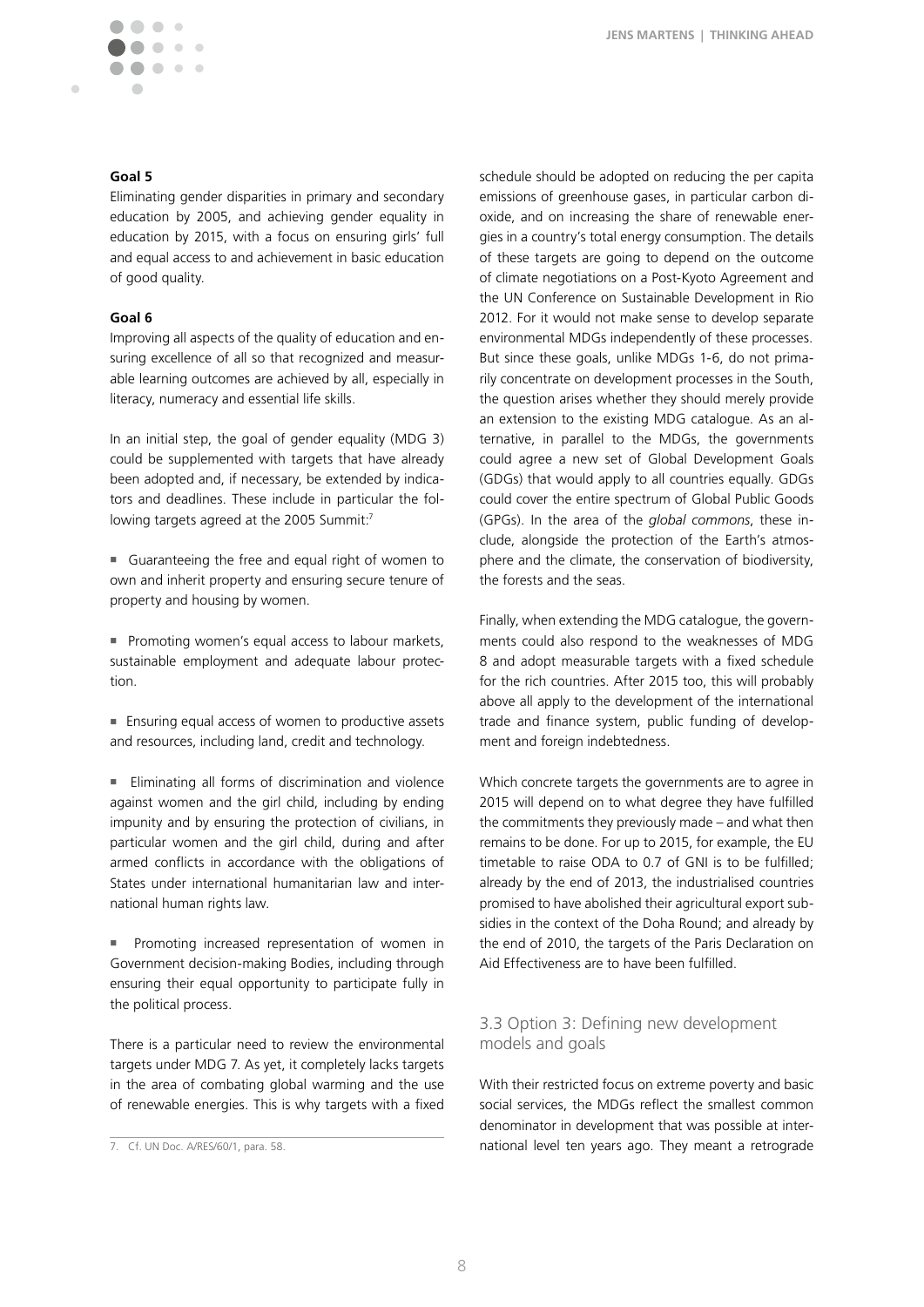$\blacksquare$  $\bullet$  $\bullet$   $\bullet$  $\bullet\bullet\bullet$ 

Ċ

step compared to more comprehensive concepts of sustainable development stressing the equal value of environmental, economic and social aspects of development as well as its human rights foundations.

However, also as a result of the global crises of the past years, the limits of a development model have become apparent that primary opts for economic growth to combat (income) poverty while giving too little attention to distribution, environmental and human rights aspects.

Moreover, given the changes in the global economic and political power relations, which have been highlighted particularly by China's growing significance, dividing the world into two parts, a rich North and a poor South, has become more and more anachronistic. But this also raises the question what the point of globally formulated development goals is that are mainly relevant to a narrowly defined group of »poor« countries.

Against this background, merely extending the MDGs by a couple of additional targets and indicators would fall short of what is needed. Rather, a fundamental review is required of the predominant development concepts as well as a discussion of alternative models and indicators of development and social progress. Such a discussion would not remain confined to the processes of change in the traditional developing countries but would equally affect all the world's countries. It could draw on the discourses surrounding the World Summits on Environment and Development in Rio de Janeiro and on Social Development in Copenhagen, in which sustainability, poverty, employment and social integration were not regarded as internal affairs of the developing countries but as matters of the global community as a whole.

The result of such a debate could be an understanding of core elements of a new paradigm of development, well-being and social progress that is universally valid but simultaneously takes account of the specific framework conditions of the individual countries. On this basis, if required, new, differentiated goals and indicators could be formulated replacing the existing MDGs after 2015.

Such a process of rethinking the conventional development models by no means needs to start in square one. Rather, it can be based on the wide range of projects and discourses of the most recent past dealing with alternative measures of well-being, innovative indices of happiness and well-being and holistic concepts of »good life« (*buen vivir*).

# 4. Projects of »alternative« models and measures of well-being and development

4.1. Alternative development ideas: a short history

*»We are all in need of a redefinition of our goals, or new development strategies, or new lifestyles, including more modest patterns of consumption among the rich.«8*

With this appeal, social and natural scientists and economists from all over the world addressed the global public at a symposium in Mexico's Cocoyoc – in October 1974. Since then, the Cocoyoc Declaration has been regarded as a key document of alternative development ideas. For the first time, it linked environmental and social aspects of development and called for a new definition of development goals beyond the categories of economic growth.

One year later, the Dag Hammarskjöld Report on Development and International Co-operation, under the title »What now: Another Development.« argued in a similar manner. Already at that time, for the more than 100 scientists and development politicians, among them today's ILO Secretary-General Juan Somavia, the concept of development could not be reduced to raising economic growth: *»Development is a whole; it is an integral, value-loaded, cultural process; it encompasses the natural environment, social relations, education, production, consumption and well-being. The plurality of roads to development answers to the specificity of cultural or natural situations; no universal formula exists.«* (Dag Hammarskjöld Foundation 1975: 7)

These thoughts formed the foundations of the concepts that later on, with the Brundtland Commission Report in 1987 and the Rio Conference in 1992, became popular under the catchword sustainable development. The core aim of the Rio approach was to stress the holistic char-

<sup>8.</sup> Quoted from: www.unep.org/Geo/geo3/english/045.htm (last accessed on 24.11.10)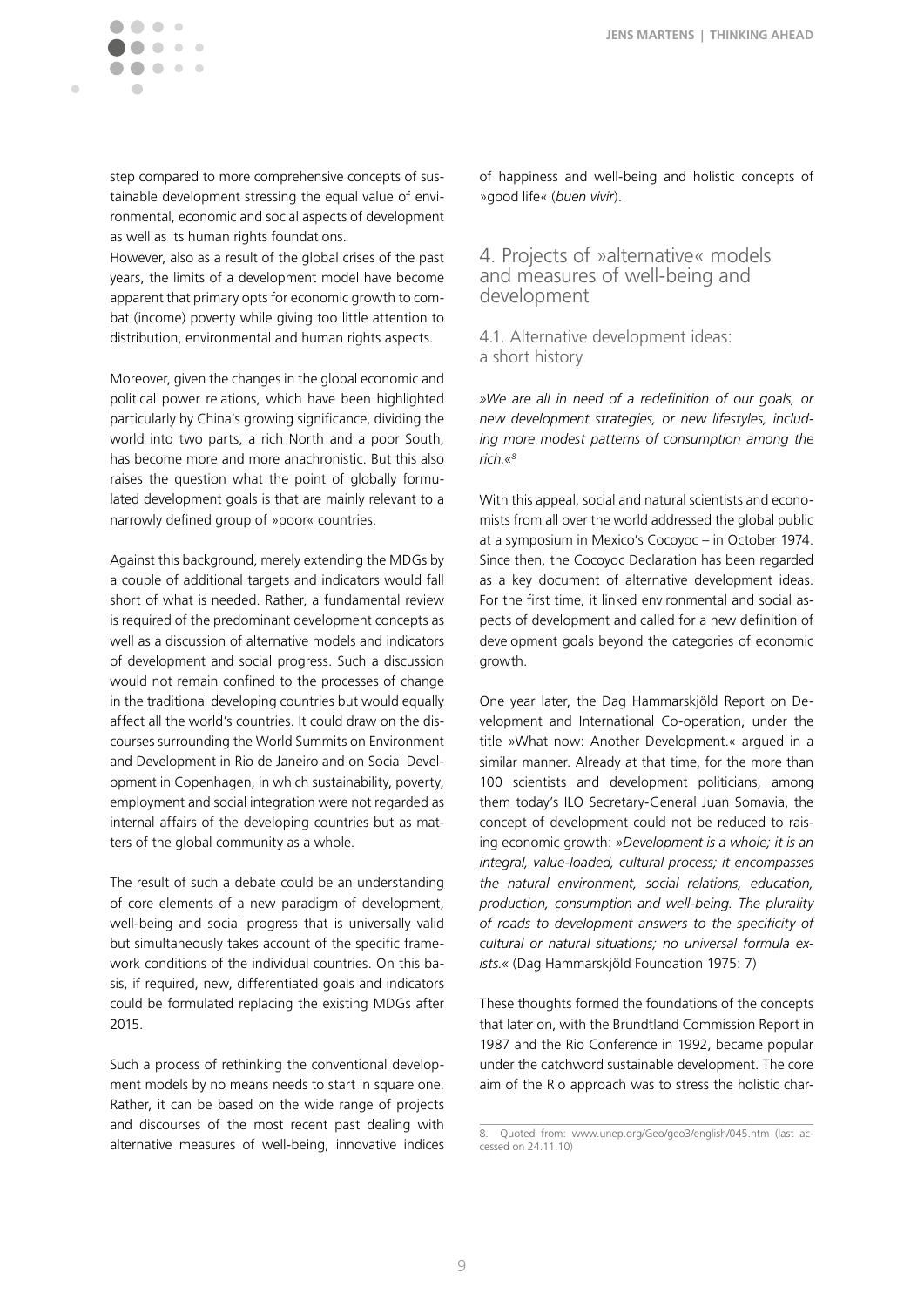acter of development by linking up the goals of environmental sustainability, social justice, economic efficiency and social participation and democracy (Diagram 2). One of the root causes of the global problems was seen to be the non-sustainable production and consumption patterns in the rich countries. The principle of common but differentiated responsibility for the preservation of the Earth's ecosystems anchored in the Rio Declaration was deduced from this.

# Diagram 2: The four dimensions of sustainable development

 $\sim$ 

 $\blacksquare$ 



So in the discussion over future development goals and concepts beyond the MDGs, there is certainly no need to reinvent the wheel. As a first step, it would be important to recall the – remarkably topical – ideas and guiding concepts of sustainable development that were formulated in the previous decades.

Definitions of the concept of development created under the auspices of the United Nations could provide additional clues. In particular, the Declaration on the Right to Development of 1986 is worth mentioning since it has a special normative significance, being an intergovernmental document. According to the definition in this Declaration, »*(…) development is a comprehensive economic, social, cultural and political process (…), that aim[s] at the constant improvement of the well-being of the entire population and of all individuals, on the basis of their active, free and meaningful participation in development and in the fair distribution of the benefits resulting therefrom.«* <sup>9</sup>

#### The Human Poverty Index of UNDP (HPI)

HPI indicators for developing countries (HPI-1):

**n** long and healthy life: Probability at birth of not surviving to age 40

**Knowledge: Adult illiteracy rate** 

**A decent standard of living: Percentage of po**pulation not using an improved water source and percentage of children under weight for age.

HPI indicators for OECD countries (HPI-2):

- **A long and healthy life**: Probability at birth of not surviving to age 60
- **Knowledge**: Percentage of adults lacking functional literacy skills
- **A decent standard of living**: Percentage of people living below the poverty line
- **5 Social exclusion**: Long-term unemployment rate

With this Declaration, almost 25 years ago, the governments created a close link between the socioeconomic aspects of development and the defence of the political and civil as well as the economic, social and cultural human rights – thus providing the foundations for a rightsbased development approach.

The Human Development Report published by UNDP played a pioneering role in deliberations on an extended concept of development. Since 1990, it has been advocating an extended understanding of »human« development based on the capability approaches of Economics Nobel Prize-Laureate Amartya Sen. On the occasion of the Report's twentieth anniversary, its authors reviewed the definitions of development to date and agreed on the following updated version: *»Human Development aims to expand people's freedoms – the worthwhile capabilities people value – and to empower people to engage actively in development processes, on a shared planet. And it seeks to do so in ways that appropriately advance equity, efficiency, sustainability and other key principles. People are both the beneficiaries and the agents of long term, equitable human development, both as individuals and as groups. Hence Human Development is development by the people of the people and for the people.«* (Alkire 2010: 40)

Prior to this, the core elements of the Report had been the Human Development Index (HDI) and the Human

<sup>9.</sup> UN Doc. A/RES/41/128 of the 4th December 1986 (www.un.org/ documents/ga/res/41/a41r128.htm; last accessed on 24.11.10)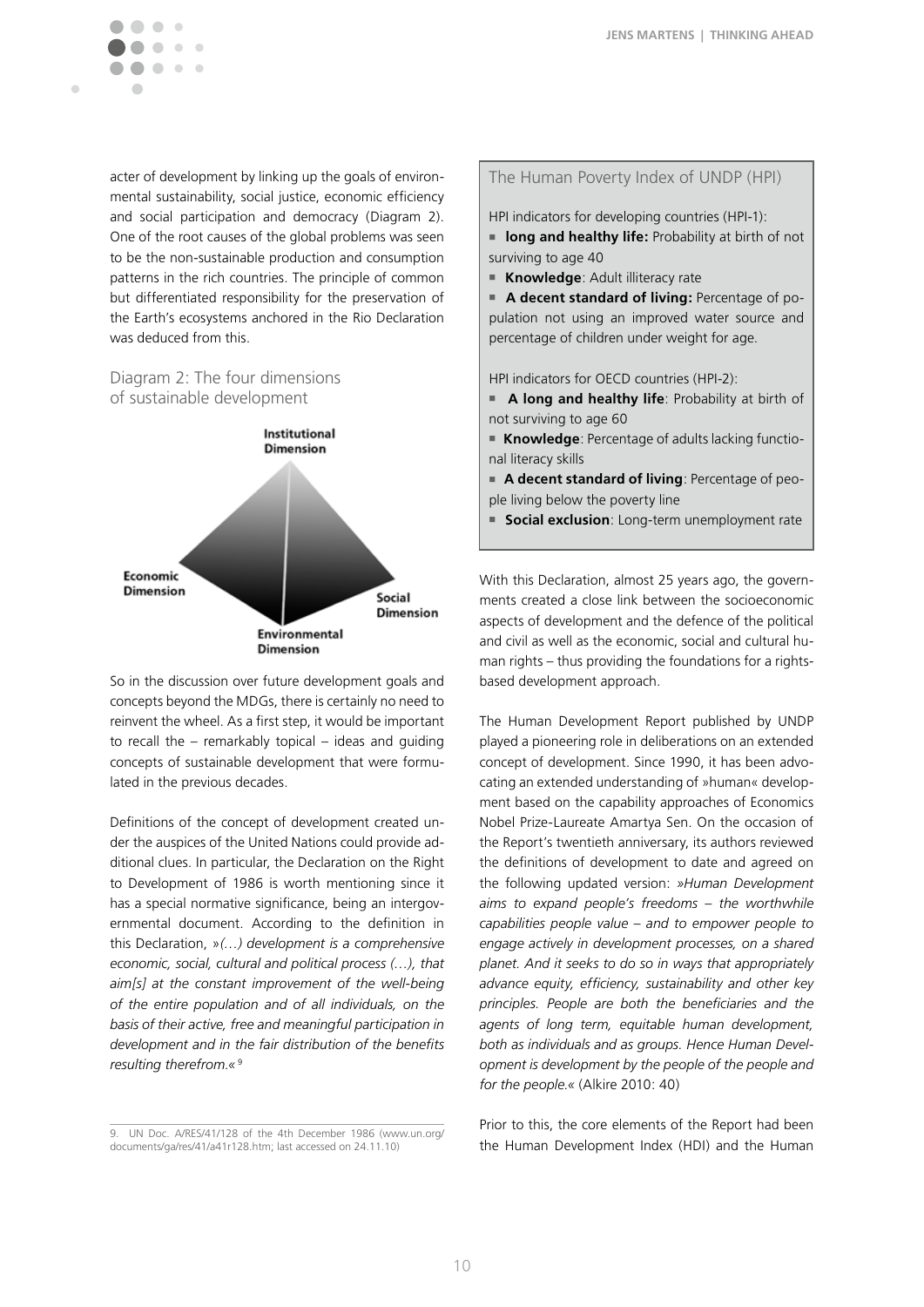

Poverty Index (HPI), published since 1996. The Poverty Index was a novelty for two reasons: First, as the measure of poverty in the developing countries, it could make do without the indicator of income poverty, and second, with this index, UNDP was also presenting a poverty index for the rich (OECD) countries (Box).

However, in times in which it is becoming more and more difficult to draw a line between poor developing countries and rich industrialised countries, the application of different standards for these groups of countries is getting increasingly problematic.

Moreover, the UN Report on the World Social Situation 2010 points to the fact that despite all efforts on the part of UNDP and others, regarding the developing countries, poverty continues to be defined chiefly as income poverty. In contrast, the definition of poverty has changed several times in the countries of the North, and it has become increasingly differentiated. The Report noted: *»It is clear that these shifts of focus in discourse and practice—from absolute poverty to relative poverty, from income poverty to dimensional analysis, from poverty to well-being, and then to social exclusion—have profoundly altered the way deprivation is conceptualized, defined, measured, analysed, addressed and monitored. In contrast, in developing countries, the field is still dominated by a definition of absolute poverty in terms of income.«* (UN 2009: 45)

This statement points out that so far, the discourses on poverty, development and social progress in the northern and southern hemispheres have usually been held separately and by different actors. Poverty in the North and the South is seen as two separate phenomena that are measured by different indicators and analysed with different concepts. At the 1995 World Social Summit in Copenhagen, the governments made an exception by then describing poverty as a universal phenomenon becoming apparent in a variety of forms and affecting people world-wide.

The term »development« is traditionally only used for social and economic processes of change in Africa, Asia and Latin America and was only given a meaning through the »invention« of underdevelopment in the forties of the last century. Correspondingly, development goals such as the MDGs were only formulated for these countries, too. The concept of sustainable development represented an exception. It was also applied to countries of the North, for example with the Report »Sustainable Germany« (BUND/Misereor 1996).

The sustainability discourse was also the starting point for the growing criticism of conventional measures of well-being and progress – especially the growth of Gross National Product (GNP) or (since 1999) Gross National Income (GNI). The insight is becoming more and more widespread that these indicators by no means automatically represent a sufficient measure of social progress. On the contrary: Often enough, conflicts in aims exist between economic growth and social progress or environmental sustainability. A mass pile-up on the motorway will result in an increased demand for new cars, and therefore economic growth – but hardly the individual well-being of those involved in the crash.

While this problem has already been discussed for decades in the context of the »greening« of economic sciences, it has only reached the mainstream discourse in politics and science in the most recent past. In just a few years' time, a large number of dynamic discussion processes have developed dealing with alternative models of well-being and progress indicators. They can contribute to overcoming the existing division in the discourse on development concepts and indicators between North and South and thus also to a new generation of universal development goals outside the MDGs that are not solely relevant to the poor countries of the South.

Three »projects« dealing with alternative well-being measures and development models from different perspectives are typical of the range in these approaches:

 $\blacksquare$  The Commission on Measuring Economic Performance and Social Progress, headed by Economics Nobel Prize-Winner Joseph Stiglitz.

The Happy Planet Index, developed by the UK's New Economics Foundation.

The principle of *buen vivir* (good life), which has evolved in Latin America and is now anchored as an alternative concept of development in the constitutions of Ecuador and Bolivia.

These projects differ in terms of the social origin of their protagonists, their objectives and the results of their ac-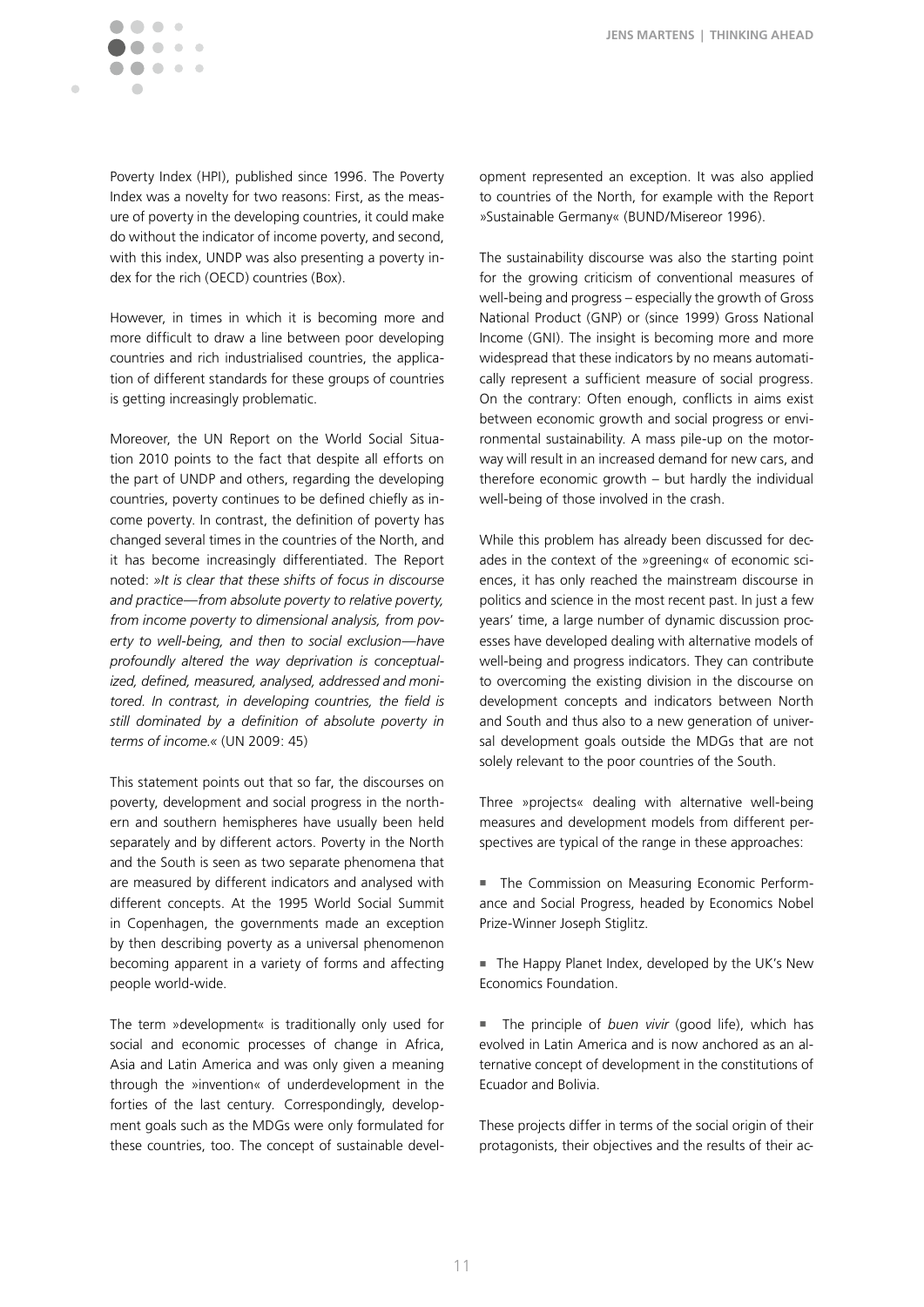

tivities so far. Nevertheless, despite all their differences, they do have the quest for better measures and models for social change and individual well-being in common.

## 4.2 How Nobel Prize Laureates measure social progress: The Report of the Stiglitz-Sen-Fitoussi Commission

In February 2008, French President Nicholas Sarkozy took the initiative to establish the Commission on the Measurement of Economic Performance and Social Progress. The 25-member commission was chaired by-Joseph Stiglitz, with Amartya Sen acting as Chief Advisor and Jean-Paul Fitoussi as Co-ordinator of the Commission.10 The Commission members included distinguished economists and Nobel Prize Laureates such as Kenneth Arrow, Nick Stern and Kemal Dervis.

The starting point for the work of the Stiglitz-Sen-Fitoussi Commission was dissatisfaction with the traditional measures of economic performance and progress, above all the Gross Domestic Product (GDP) as an indicator. Against this background, it was the Commission's task to examine the limits of GDP as an indicator of progress, assess the feasibility of alternative measures and settle what statistical information was required to produce relevant indicators of social progress.

The Commission divided its activities into three thematic blocks: Classical GDP topics, quality of life, and sustainable development and environment. This division into three is also reflected in the Final Report of the Commission that was published in September 2009 (Commission on the Measurement of Economic Performance and Social Progress 2009).

Right from the start, the authors make it clear that while the Report addresses political decision-makers, it does not give recommendations on concrete political measures: *»The report is about measurement rather than policies (...).«* (Ibid: 9)

Nevertheless, the question what is to be measured is closely linked to the goals that a society defines. And depending on what goals are defined, they will entail different political measures required for their realisation.

10. Cf. www.stiglitz-sen-fitoussi.fr (last accessed on 24.11.10)

From this angle, there are no »unpolitical« indicators of progress.

The key message of the Report is: *»(...) the time is ripe for our measurement system to shift emphasis from measuring economic production to measuring people's well-being.«* (Ibid: 12)

GDP is said to be completely unsuitable for measuring well-being. However, the authors do not draw the consequence from this of presenting concrete proposals for alternative indicators. Rather, their recommendations outline criteria that ought to be considered in formulating new indicators. Stiglitz and his colleagues summarise the Report's core statements in twelve general recommendations (Ibid: 12):

- 1. When evaluating material well-being, look at income and consumption rather than production.
- 2. Emphasise the household perspective.
- 3. Consider income and consumption jointly with wealth.
- 4. Give more prominence to the distribution of income, consumption and wealth.
- 5. Broaden income measures to non-market activities.
- 6. Quality of life depends on people's objective conditions and capabilities. Steps should be taken to improve measures of people's health, education, personal activities and environmental conditions. In particular, substantial effort should be devoted to developing and implementing robust, reliable measures of social connections, political voice, and insecurity that can be shown to predict life satisfaction.
- 7. Quality-of-life indicators in all the dimensions covered should assess inequalities in a comprehensive way.
- 8. Surveys should be designed to assess the links between various quality-of-life domains for each person, and this information should be used when designing policies in various fields.
- 9. Statistical offices should provide the information needed to aggregate across quality-of-life dimensions, allowing the construction of different indexes.
- 10. Measures of both objective and subjective well-being provide key information about people's quality of life. Statistical offices should incorporate questions to capture people's life evaluations, hedonic experiences and priorities in their own survey.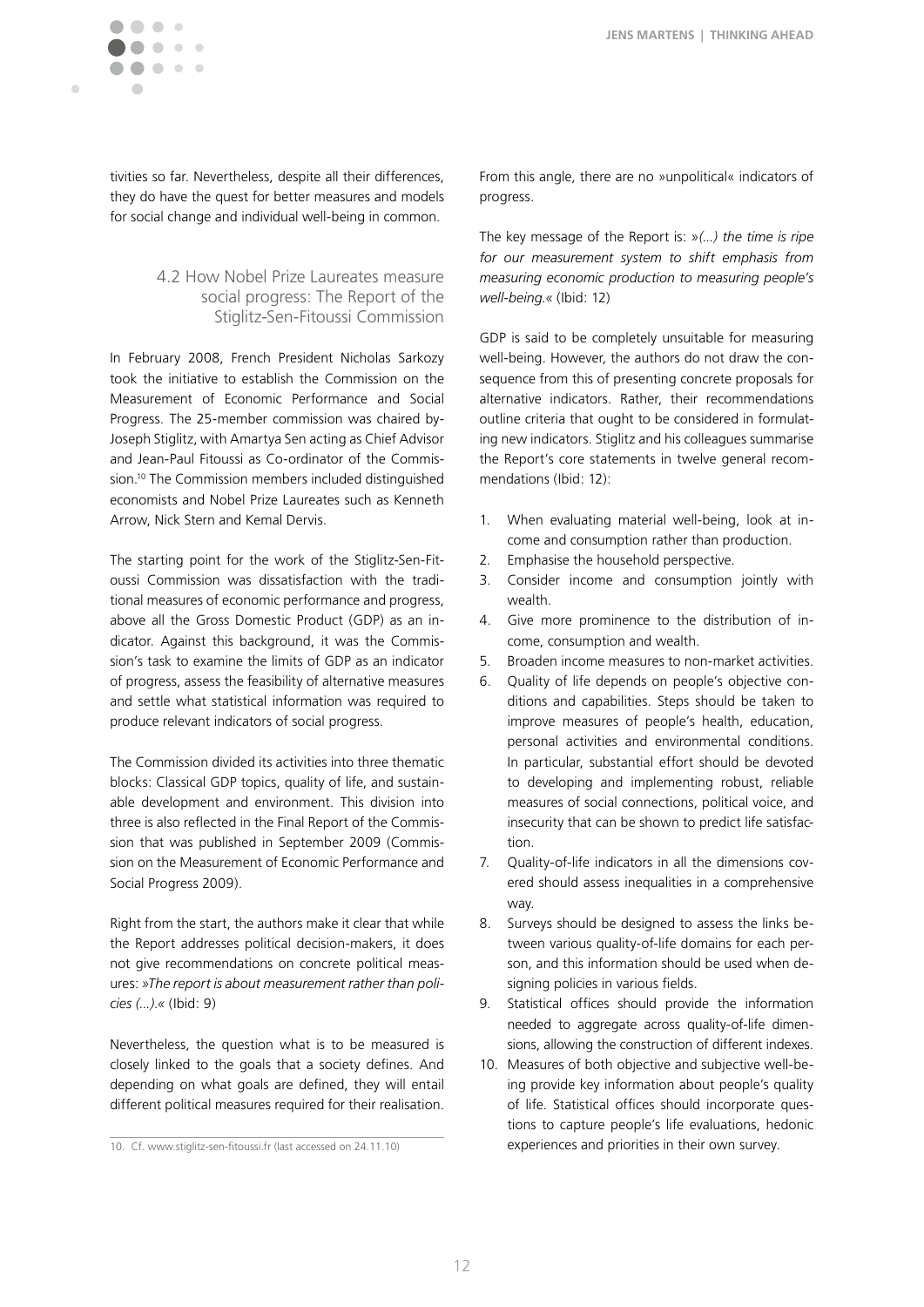11. Sustainability assessment requires a well-identified dashboard of indicators. The distinctive feature of the components of this dashboard should be that they are interpretable as variations of some underlying »stocks«.[…] Confusion may arise when one tries to combine current well-being and sustainability into a single indicator.

 $\bigcirc$  $\begin{array}{c} \begin{array}{c} \begin{array}{c} \end{array} \end{array} \end{array}$  $\begin{array}{c} \bullet \\ \bullet \end{array}$  $\bullet$ 

 $\triangle$  $\mathcal{L} = \mathcal{L}$ 

 $\blacksquare$ 

12. The environmental aspects of sustainability deserve a separate follow-up based on a well-chosen set of physical indicators. In particular there is a need for a clear indicator of our proximity to dangerous levels of environmental damage (such as associated with climate change or the depletion of fishing stocks.).

These recommendations of the Stiglitz-Sen-Fitoussi Commission appear to be more of a problem indicator than a problem solution. At various points in the Report, the Commission members point out that they were by no means always in agreement and that further discussions among them and with the different social groups are necessary at national and international level. In line with this, they conclude by modestly stating that: *»The Commission regards its report as opening a discussion rather than closing it.«* (Ibid: 18)

#### 4.3 Happiness does not cost the Earth: the Happy Planet Index

With the Happy Planet Index (HPI), already in 2006, the London based New Economics Foundation (NEF) presented a radical counter-concept to the GDP as an indicator of economic and social performance. Not only with its name does it consciously follow up similar initiatives to measure social well-being. The most conspicuous example is the notion of Gross National Happiness, already developed by the King of Bhutan in the 1970s.<sup>11</sup>

In 2009, the NEF published a revised, »2.0« version of the Index in which the authors describe the purpose of the HPI as follows: *»In an age of uncertainty, society globally needs a new compass to set it on a path of real progress. The Happy Planet Index (HPI) provides that compass by measuring what truly matters to us – our well-being in terms of long, happy and meaningful lives – and what matters to the planet – our rate of resource consumption.«* (New Economic Foundation 2009: 10)

Correspondingly, the Happy Planet Index consists of three elements:

#### **Life expectancy** at birth.

Life satisfaction, typically measured with the following question: *All things considered, how satisfied are you with your life as a whole these days?* Responses are made on numerical scales, typically from 0 to 10, where 0 is dissatisfied and 10 is satisfied.

**n** The **Ecological footprint** as a measure of the amount of land an individual needs to provide for all resource requirements plus the amount of vegetated land required to sequester (absorb) all CO2 emissions and the CO2 emissions embodied in the products consumed. This figure is expressed in units of »global hectares«.12

So the Index combines indicators of sustainability and subjective life quality – thus doing precisely what the Stiglitz-Sen-Fitoussi Commission rejects for methodological reasons. On the basis of the three elements, the Index is formed by applying the following base equation:<sup>13</sup>

#### **HPI = Life expectation x Life satisfaction Ecological footprint**

In 2009, the HPI was established for 143 countries. Position 1 was given to Costa Rica, followed by the Dominican Republic, Jamaica, Guatemala and Vietnam. Burundi, Namibia, Botswana, Tanzania und Zimbabwe bring up the rear. China made it to position 20, Germany to position 51 and the USA to position 114.14 What is conspicuous is the high share of Central American and Caribbean countries in the top group. There are alone seven countries from this region in the Top Ten. They combine a comparably high level of life satisfaction with a comparably low ecological footprint.

The results show that it is by no means the countries with a high material living standard, measured against

<sup>11.</sup> Cf. www.grossnationalhappiness.com (last accessed on 24.11.10).

<sup>12.</sup> The concept of the »ecological footprint" was developed by scientists Mathias Wackernagel and William Rees, see www.footprintnetwork. org (last accessed on 24.11.10).

<sup>13.</sup> The calculating methods are in fact rather more complicated; cf. on this the methodological annexes in New Economics Foundation (2009), pp. 52.

<sup>14.</sup> Cf. on this the detailed interactive map of the world at www.happyplanetindex.org/explore/global (last accessed on 24.11.10).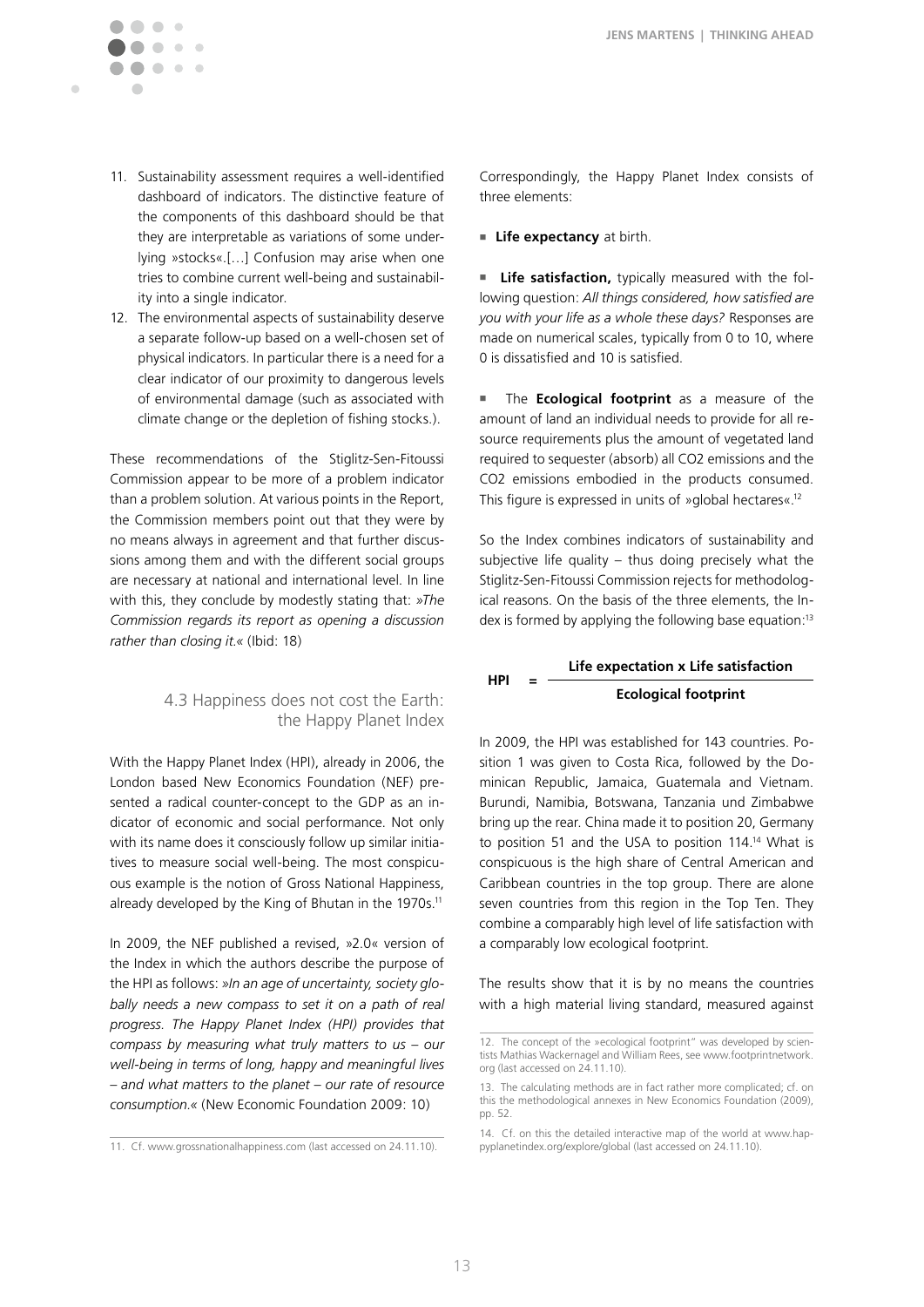classical per-capita income, that land top of the list. The message that the NEF concludes from this is that an equally happy and environmentally friendly life need not cost the Earth.

However, a comparison of individual pairs of countries immediately reveals where the Index has its weaknesses: Iraq (position 79) is ahead of Norway (88), Belarus (104) ahead of Denmark (105) and Sudan (121) ahead of Luxembourg (122). This is only possible because the Index completely ignores categories such as human rights and cultural and political freedoms. The method to establish individual life satisfaction with one singly question in the context of a world-wide uniform opinion poll has also come in for strong criticism.

Finally, the inventors of the HPI themselves concede that its name is misleading. The Index is not a measure of people's happiness but rather measures how environmentally efficient the population's well-being is realised in a country.

Nevertheless, the HPI has played an important pioneering role and given politicians food for thought. It influenced discussions at the level of the OECD, especially of its global project »*Measuring the Progress of Societies*«15, and the initiative of the European Commission, »*Beyond GDP*«.16 The HPI approach is also interesting because it is applicable to and meaningful for all countries of the world – unlike the classical poverty and development indices.

The simplicity of the Index makes it easy to communicate to politicians and the media, but it also bears the danger of false interpretations and misleading conclusions. What political conclusions can be drawn from Germany's being way behind Cuba, Saudi Arabia or Burma in the HPI ranking?

The new Gross National Happiness Index (GNH-Index), developed in the Kingdom of Bhutan, could provide a more differentiated alternative.17 It comprises a comprehensive set of indicators from the following nine areas: 1. Psychological Well-being; 2. Time Use; 3. Community Vitality; 4. Cultural Diversity and Resilience; 5. Health; 6. Education; 7. Ecological Diversity and Resilience; 8. Living Standard; 9.Good Governance

»Gross National Well-Being« was enshrined in Bhutan's new constitution in July 2008 – a fact linking this concept with the Latin American Buen Vivir approaches.

# 4.4 *Buen Vivir* for All instead of *Dolce Vita* for Few

With the radical political changes in Latin America, a guiding concept of well-being has gained importance over the last few years that is linked to the concept of *Buen Vivir* (good life). This is not so much a development concept but a holistic life philosophy that has its origins in the world view of the indigenous peoples in the Andes region.

The *Buen Vivir* principle pursues the goal of material, social and spiritual satisfaction among all members of a society, but not at the cost of the other members and the natural resources. It thus dissociates itself from a purely materialistic Western-style concept of wealth.

Ecuadorian economist Alberto Acosta is an important mentor of the *Buen Vivir* principle. From 2007/2008, he was Energy Minister and President of the Constituent Assembly of his country. Acosta stresses that the *Buen Vivir* approach by no means represents a romanticising of indigenous living conditions or even a return to the Stone Age.18 The modernisation of society and the value of technological progress are not at all negated. However, the *Buen Vivir* concept does abandon the principle of development being a linear process from a starting point A to a later state B. As a consequence, the concept does not share the notion of »underdevelopment« that needs to be overcome. Rather, social progress is a process that is constantly newly constructing and reproducing itself.

From the *Buen Vivir* approach, a (human rights) claim addressing the state can immediately be deduced. Acosta summarises this approach as follows: *»All individuals enjoy the same right to a life in dignity encompassing* 

<sup>15.</sup> Cf. www.oecd.org/progress (last accessed on 24.11.10)

<sup>16.</sup> Cf. www.beyond-gdp.eu/ (last accessed on 24.11.10) and European Commission (2009).

<sup>17.</sup> Cf. www.grossnationalhappiness.com. The GNH-Index authors draw on work by Sabine Alkire of the University of Oxford, who also played a crucial role in developing the new Multidimensional Poverty Index of UNDP.

<sup>18.</sup> Cf. here and on the following Acosta (2009) and (2010).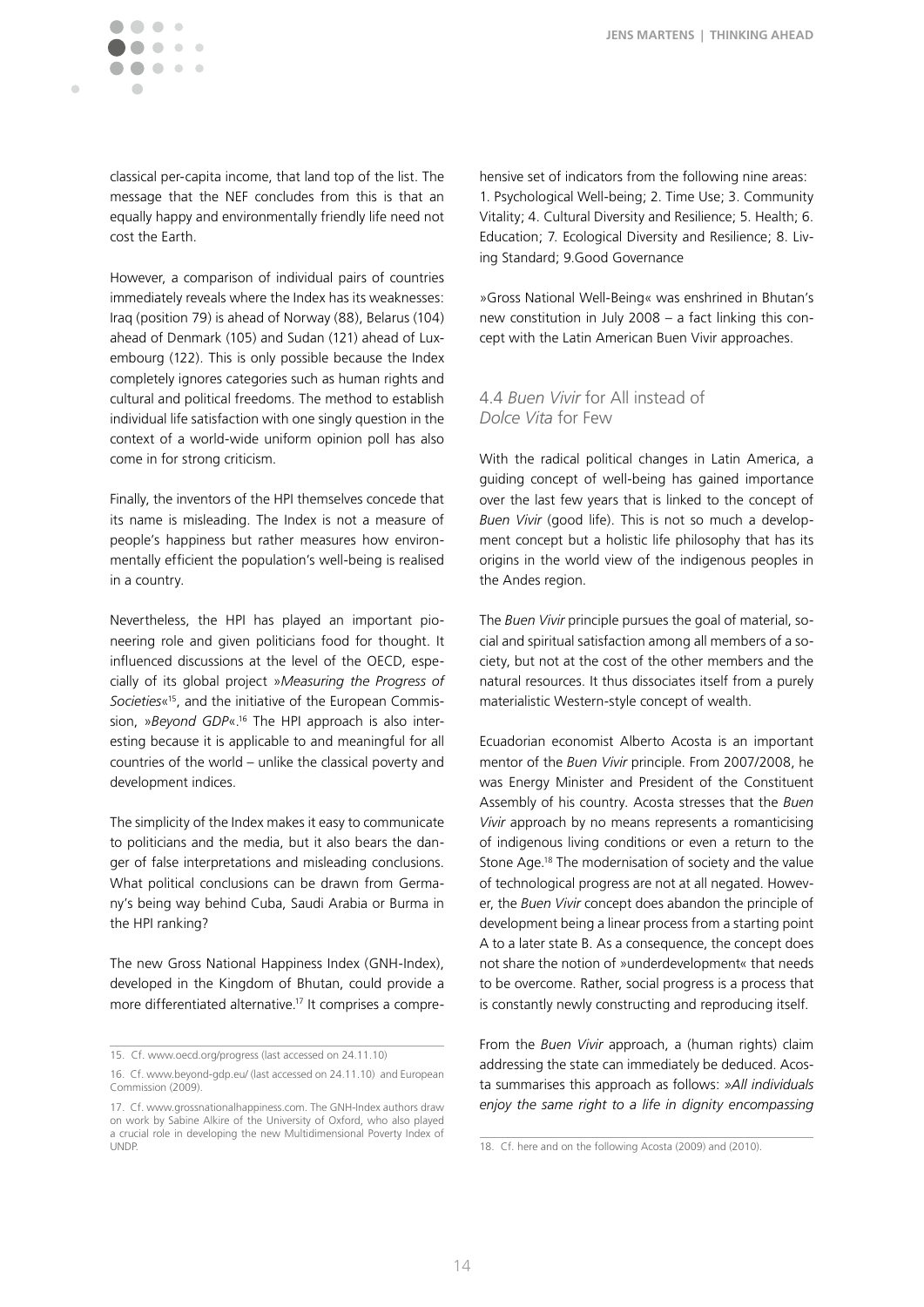**JENS MARTENS | THINKING AHEAD**

*health, food, shelter, a healthy environment, education, a livelihood, recreation and social security.«* (Acosta 2010a: 7)

Simultaneously, the principle of *Buen Vivir* argues for the concept of nature as a legal subject, thus releasing it from the role as a property object.

These ideas are by no means unworldly visions but have already gained political relevance. In 2008, the »Regime of the good life« was adopted as a state goal in Ecuador's new constitution and is mentioned there more than twenty times. In 2009, the principle was anchored in Bolivia's new constitution under the heading »Values and Goals of the State« (Art. 8).

However, day-to-day politics in Ecuador and Bolivia shows that elaborating *Buen Vivir* to a constitutional goal does not yet say anything about its practical implementation. Within the societies, the concept is not uncontroversial. There continues to be a conflict in aims between the guiding notion of a society in solidarity and the legal subjectivity of nature on the one hand and the urge to exploit the countries' mineral resources, especially the oil and gas reserves, on the other.

In order to implement the principle of *Buen Vivir* in practice and make it workable, it would have to be translated into measurable goals and indicators on the basis of which political strategies could be developed. In Ecuador, special indicators are to be developed for this purpose. However, the dilemma is that *Buen Vivir* explicitly rejects the classical linear development concept and that it would therefore be inconsistent to define »development« goals and the corresponding indicators. Given the strong reference the concept makes to its legal foundings, the alternative could be to formulate »human rights« goals. This could also play an exemplary role in developing the MDGs. The MDGs could thus turn into HRGs (*Human Rights Goals*).

# 5. Outlook

It is not by coincidence that over the last few years, several projects and initiatives have emerged that address alternative development concepts and models of wellbeing. They are in response to the limits and shortcomings of the predominant development paradigm the central unit targets of which continue to be combating income poverty and growth in economic production.

The quest for alternative measures and models of social progress is in full swing and is developing dynamically. In its Human Development Report in October 2010, UNDP published a new comprehensive poverty index, the *Multidimensional Poverty Index*, which is to reflect the living situation of people with the aid of a combination of social and economic indicators in a better manner than the indicators of the past have (Alkire/Santos 2010).

In August 2010, UN Secretary-General Ban Ki-moon introduced a new High-Level Panel on Global Sustainability chaired by Finish President Tarja Halonen and South African President Jacob Zuma that, given the threat of climate change, is to deal with the elements of a new development paradigm and the institutional and financial conclusions to be drawn from  $it.^{19}$  The Panel is to submit its report by the end of 2011 so that it can influence the results of the 2012 UN Summit on Sustainable Development in Rio de Janeiro.

The period between the 2010 MDG Summit and the 2012 Sustainability Summit offers the opportunity to continue a shift in perspective that is already underway in the development discourse. This also includes that development is once and for all no longer regarded as a process taking place in the »underdeveloped« regions of the world. For given the necessary transformation process towards an equitable and environmentally sustainable development, virtually all the world's countries are »developing countries«. But this also means that dividing the world into industrialised and developing countries is becoming more and more of an anachronism. Against this background, what will the future be of institutions like the OECD, the classical organisation of the industrialised countries, or the G77, the institution representing the interests of the developing countries?

The shift in perspective that has started in the development dialogue does not mean bidding farewell to internationally agreed development goals such as the MDGs. Experience of the last ten years has shown how important measurable and time-bound commitments on the part of governments are. This is the only way in which,

<sup>19.</sup> Cf. www.un.org/wcm/content/site/climatechange/pages/gsp (last accessed on 24.11.10).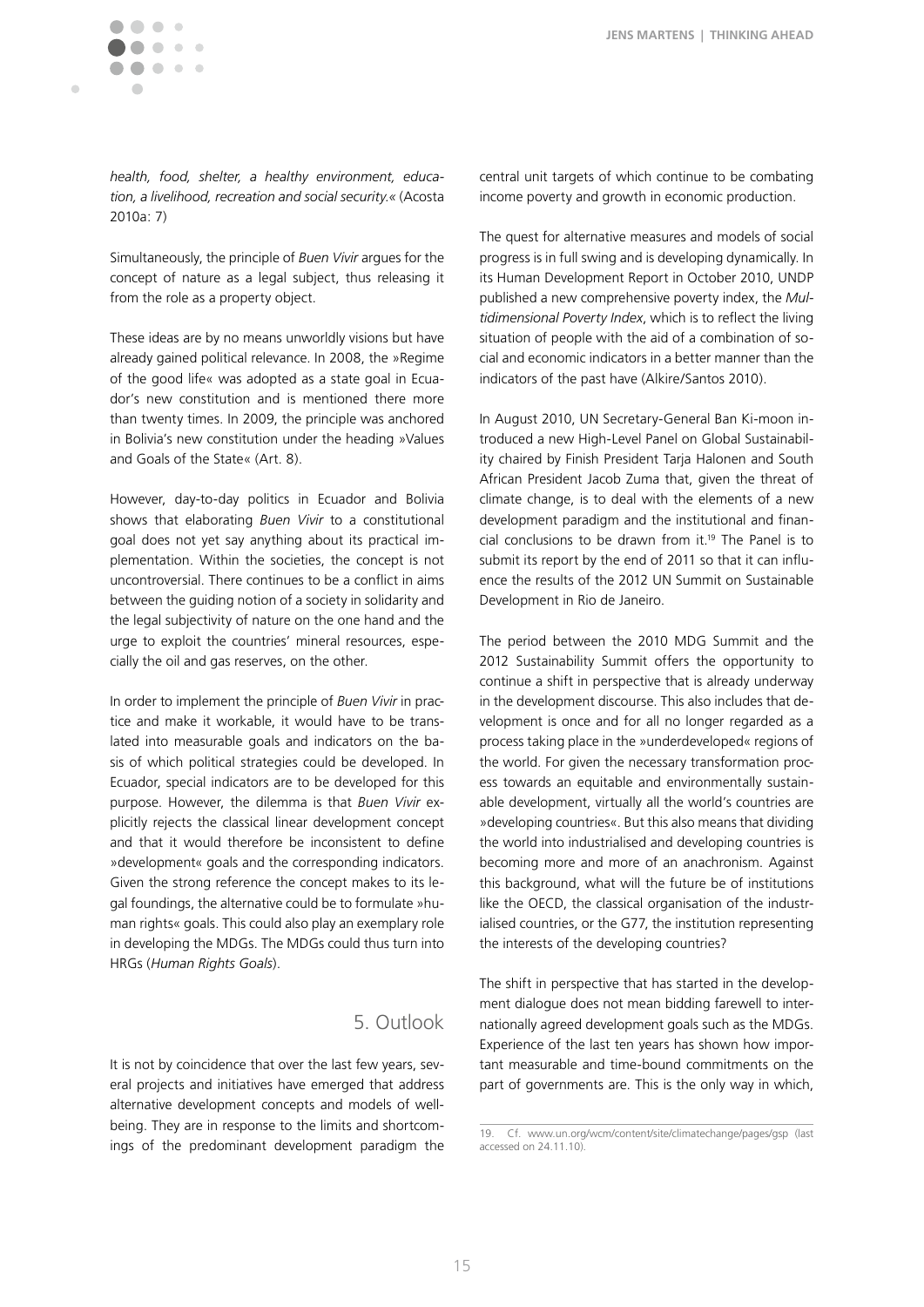

for example, general duties of states such as those resulting from the international human rights covenants can be translated into measurable and therefore controllable commitments of governments and parliaments.

In the coming years, the challenge will be to define Global Development Goals that are valid for all the world's countries while simultaneously considering the economic, environmental and social situation of the individual countries. The climate negotiations on the reduction targets for greenhouse gases show just how difficult but also indispensible the agreement of such goals is.

Here, it is going to be of key importance to overcome two weaknesses of the existing MDG approach: First, the imbalance between the goals and commitments for the poor and the rich countries has to be overcome. Precise quantitative and timebound targets have to apply to all countries in future, for double standards only weaken the credibility of the goals as a whole. And second, blindness of the existing MDGs towards distribution of wealth and income needs to be overcome. To a considerable degree, well-being and social progress depend on the distribution of income, assets as well as, ultimately, the opportunities an individual has in society but also the opportunities societies themselves have to survive and thrive. Poverty and wealth must not be viewed as isolated but interdependent phenomena. This needs to be reflected as a key issue in a future catalogue of global development goals, too.

Finally, with all the debates on development goals and indicators of well-being, the ultimate objective must not be overlooked: The goal of all these efforts has to be to create the political and economic foundations for the realisation of the universal right of all people to a decent life. Global development goals are a means to an end – no more, but also no less than that.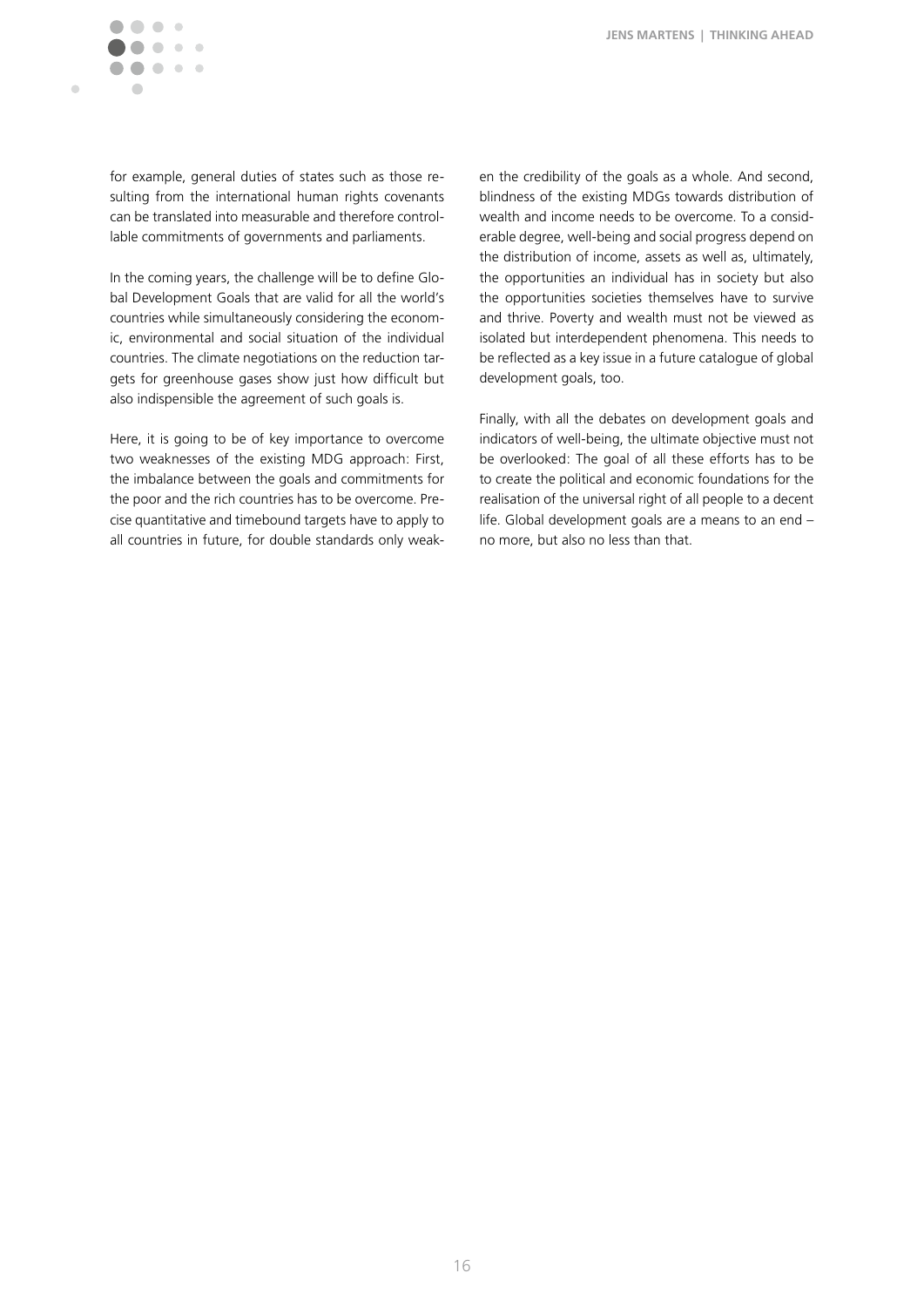

# **Literature**

**Acosta, Alberto (2010a):** Eine Verfassung für das »gute Leben«. In: Umwelt Aktuell, April 2010, S. 6-7.

**Acosta, Alberto (2010b):** Toward the Universal Declaration of Rights of Nature. Thoughts for action. Article for the AFESE journal, 24 August, 2010.

**Acosta, Alberto (2009):** Das »Buen Vivir«. Die Schaffung einer Utopie. In: Juridicum Nr. 4, S. 219-223. www.kurzlink.de/acosta.pdf

**Alkire, Sabina (2010):** Human Development: Definitions, Critiques, and Related Concepts. New York: UNDP (Human Development Research Paper 2010/01). http://hdr.undp.org/en/reports/global/hdr2010/papers/HDRP\_2010\_01.pdf

**Alkire, Sabina / Santos, Maria Emma (2010):** Acute Multidimensional Poverty: A New Index for Developing Countries. In: Oxford Poverty and Human Development Initiative Working Paper Nr. 38. Oxford: University of Oxford. www.ophi.org.uk/wp-content/uploads/ophi-wp38.pdf

**Asian Development Bank (2008):** Key Indicators for Asia and the Pacific 2008. Manila.

**BUND / Misereor (1996):** Zukunftsfähiges Deutschland. Ein Beitrag zu einer global nachhaltigen Entwicklung. Studie des Wuppertal-Instituts für Klima, Umwelt, Energie. Berlin: Birkhäuser.

**Chen, Shaohua/Ravallion, Martin (2008):** The Developing World Is Poorer Than We Thought, But No Less Successful in the Fight against Poverty. Washington, D.C.: World Bank (Policy Research Working Paper 4703).

**Commission on the Measurement of Economic Performance and Social Progress (2009):** Report by the Commission on the Measurement of Economic Performance and Social Progress. Paris. www.stiglitz-sen-fitoussi.fr/documents/rapport\_anglais.pdf

**Dag Hammarskjöld Foundation (1975):** What Now: Another Development. Dag Hammarskjöld Report on Development and International Cooperation. In: Development Dialogue 1-2, S. 1-128.

**Ehmke, Ellen / Skaletz, Mara (2009):** Strengthening Social Security in Economic Crises. The Need for a Social Protecion Floor. Geneva: Friedrich-Ebert-Foundation (Briefing Paper 14). http://library.fes.de/pdf-files/iez/global/06739.pdf

**European Commission (2009**): Communication from the Commission to the Council and the European Parliament. GDP and beyond. Measuring progress in a changing world. Brussels (Dok. KOM 2009 433). http://eur-lex.europa.eu/LexUriServ/LexUriServ.do?uri=COM:2009:0433:FIN:DE:PDF

**Fukuda-Parr, Sakiko / Greenstein Joshua (2010):** How should MDG Implementation be Measured: Faster Progress or Meeting Targets? Brasilia: International Policy Centre for Inclusive Growth (Working Paper Nr. 63). www.ipc-undp.org/pub/IPCWorkingPaper63.pdf

**IMF/World Bank (2010):** Global Monitoring Report 2010. Washington D.C.

http://siteresources.worldbank.org/INTGLOMONREP2010/Resources/6911301-1271698910928/GMR2010WEB.pdf

**Lopez-Calva, Luis / Lustig, Nora (2010):** Declining Inequality in Latin America: A Decade of Progress? Washington D.C.: Brookings Institution Press and UNDP.

**Manning, Richard (2009):** Using Indicators to Encourage Development. Lessons from the Millennium Development Goals. Copenhagen: DIIS (DIIS Report 2009:01 www.oecd.org/dataoecd/55/4/44117550.pdf

**Martens, Jens / Debiel, Tobias (2008):** The MDG Project in Crisis – Midpoint Review and prospects for the Future. Bonn / Duisburg: Global Policy Forum Europe / INEF (Policy Brief 4/2008). http://inef.uni-due.de/cms/files/policybrief04\_en.pdf

**New Economics Foundation (2009):** The Happy Planet Index 2.0. Why good lives don't have to cost the Earth. London: NEF. www.happyplanetindex.org/public-data/files/happy-planet-index-2-0.pdf

**OECD (2001):** The DAC Guidelines Poverty Reduction. Paris. OECD-DAC. www.oecd.org/dataoecd/47/14/2672735.pdf

**OECD (1996):** Shaping the 21<sup>st</sup> Century. The Contribution of Development Co-operation.Paris: OECD/DAC

**Pogge, Thomas / Reddy, Sanjay (2005):** How not to count the Poor. Barnard College and Columbia University (Working Paper 6.2). www.columbia.edu/~sr793/count.pdf

**Sachs, Wolfgang (Ed.) (1992):** The Development Dictionary. A Guide to Knowledge as Power. London: Zed Books.

**Social Watch (2010):** Social Watch Report 2010. After the Fall. Time for a new deal. Montevideo.

**Social Watch (2005): Social Watch Report 2005.** Roars and Whispers. Gender and Poverty: Promises vs. Action. Montevideo

**UN (2010):** Keeping the Promise: a Forward-Looking Review to Promote an Agreed Action Agenda to achieve the Millennium Development Goals by 2015. Report of the Secretary-General. New York. www.un.org/ga/search/view\_doc.asp?symbol=A/64/665

**UN (2009):** Rethinking Poverty. Report on the World Social Situation 2010. New York. www.un.org/esa/socdev/rwss/2010.html

**UN (2007):** Indicators of Sustainable Development: Guidelines and Methodologies, Third Edition. New York. www.un.org/esa/sustdev/natlinfo/indicators/guidelines.pdf

**UN (1995):** The Copenhagen Declaration of Action. World Summit for Social Development. 6-12 March. New York.

**UNDP (2005):** Human Development Report 2005. International cooperation at a crossroads: Aid, trade and security in an unequal world. New York. http://hdr.undp.org/reports/global/2005

**UNESCO (2010):** Education for All Global Monitoring Report 2010. Reaching the marginalized. Paris: Oxford University Press. http://unesdoc.unesco.org/images/0018/001866/186606E.pdf

**World Bank (2010):** Global Monitoring Report 2010. Washington, D.C. http://siteresources.worldbank.org/INTGLO-MONREP2010/Resources/6911301-1271698910928/GMR2010WEB\_Overview.pdf

**World Bank (2008):** Global Monitoring Report 2008. Washington, D.C.

http://siteresources.worldbank.org/INTGLOMONREP2008/Resources/4737994-1207342962709/8944\_Web\_PDF.pdf

**World Wide Fund For Nature (WWF) (2008):** Living Planet Report 2008. Gland. www.wwf.de/fileadmin/fm-wwf/pdf\_neu/Living\_Planet\_Report\_2008\_WWF.PDF

*(All links were last accessed on 24.11.10)*